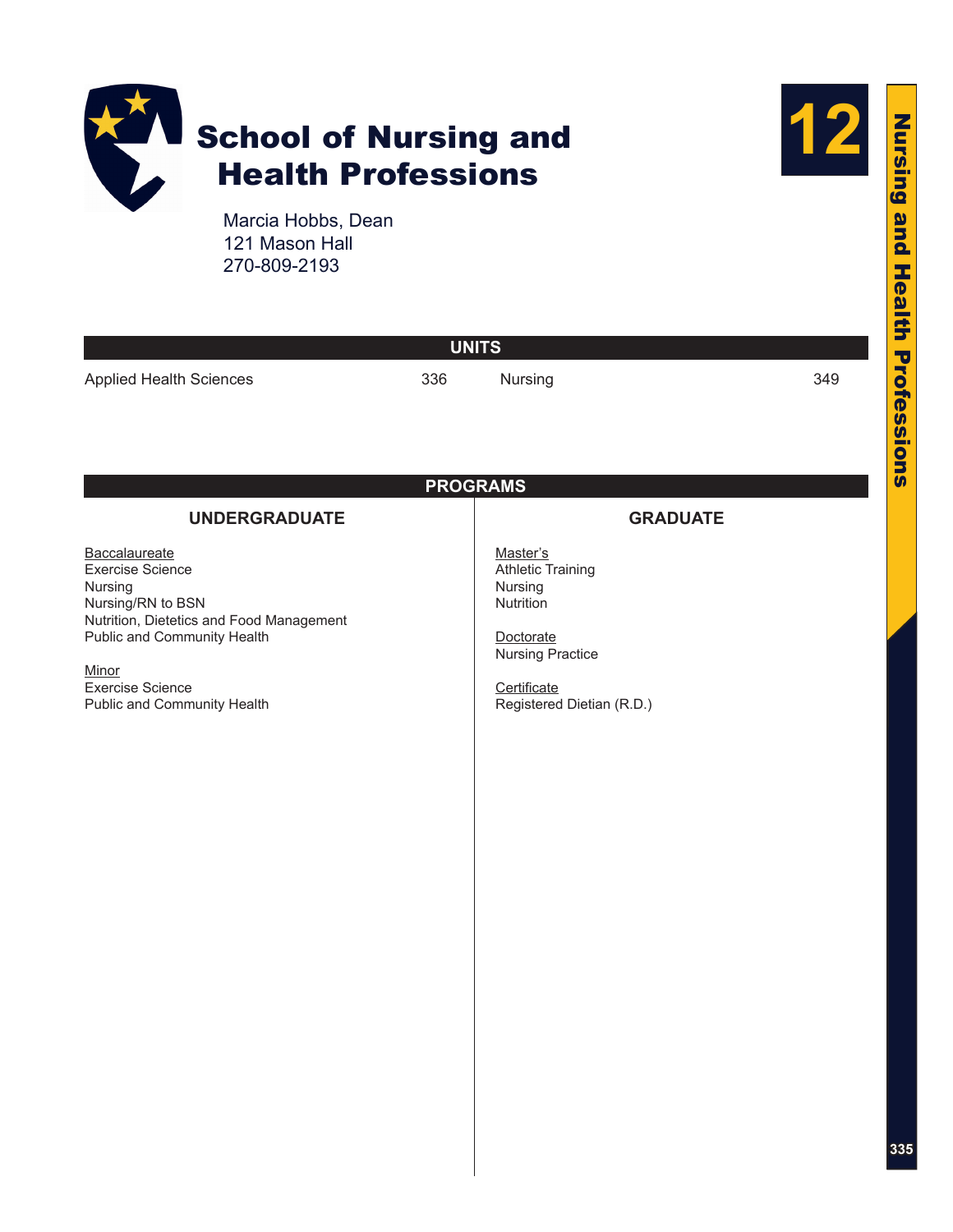## School of Nursing and Health Professions

<span id="page-1-0"></span>The School of Nursing and Health Professions offers baccalaureate and doctorate degrees in nursing as well as other health professions offered through the Department of Applied Health Sciences.

## Department of Applied Health Sciences

408B Applied Science Building

270-809-5742

**Chair:** Michael Kalinski. **Faculty:** Crouch, Dodd, Dwelly, J. Erdmann, K. Erdmann, Paine, Reeves, Stanczyk, Terry.

 The Department of Applied Health Sciences offers the following programs dealing with health promotion, pre-health professional, clinical practice, and rehabilitation sciences.

The bachelor of science degree in public and community health and three track options: healthcare administration, health education and promotion, and health information administration. It is a dynamic program that is interdisciplinary in nature and provides options that allow students to prepare for various careers in public and community health organizations, such as hospitals, government agencies, or non-profit organizations. The program also prepares students to sit for professional certifications/licensures, and/or pursue graduate studies in related fields.

A bachelor of science degree is offered in exercise science with three tracks available: movement science, pre-health professional, and wellness. This program prepares students for employment in health-related fields, graduate programs or to take national certification exams through the American College of Sport Medicine, the National Strength and Conditioning Association, or other recognized entities in related fields.

A bachelor of science degree is offered in nutrition, dietetics and food management with tracks in dietetics, food management, or nutrition and foods. The graduate Dietetics Internship Program prepares students to become Registered Dietitians (R.D.). These graduate internship hours may be applied to completion of the Master of Science in Nutrition.

A Master of Science in Athletic Training (MSAT) degree is offered. This program prepares students to sit for the Board of Certification examination for athletic trainers.

**Note:** L=literature; R=research; PT=professional training. See page 68.

### Accreditations

The undergraduate Exercise Science program is accredited through the Commission on Accreditation of Allied Health Education Programs (CAAHEP). The undergraduate Dietetics and the graduate Registered Dietitian Certificate programs are accredited through the Accreditation Council for Education in Nutrition and Dietetics (ACEND). The graduate Athletic Training program is accredited through the Commission on Accreditation of Athletic Training Education (CAATE).

### Exercise Science

The Area in Exercise Science (EXS) is accredited through the Commission on Accreditation of Allied Health Education Programs (CAAHEP). Accreditation through CAAHEP ensures that the program meets specific standards and provides a quality educational opportunity that delivers the knowledge, skills and abilities required of exercise science professions.

The EXS program is divided into two tracks (Pre-Health Professional and Wellness) with choices in each track designed to meet the varied interests of students. Exercise Science professionals often collaborate with other health care professionals to provide clients with information designed to manage and/or prevent health issues. Students who are passionate about working with people interested in developing healthier lifestyles through a combination of educational programs and exercise should consider the Wellness track. Students who choose the Wellness track complete the core course requirements and then choose from restricted electives based on their intended career path. Graduates may choose to work independently as a business owner or with other health care professionals in a variety of settings, including hospital wellness centers, cardiac rehabilitation, corporate fitness programs, private industry, and other wellness-related facilities. Graduates may also consider pursuing a graduate degree in related fields.

Health care professionals are in high demand nationwide. Students choosing to pursue graduate programs in athletic training, occupational therapy, physical therapy, physician assistant, or other health-related fields should consider the Pre-Health Professional track. The Pre-Health Professional track allows the student to complete the EXS core course requirements and the prerequisite coursework required for their intended graduate program. Students should note that completing MSU's EXS Pre-Health Professional Track does not guarantee acceptance to graduate programs. Acceptance into graduate programs is challenging and highly competitive. Successful applicants demonstrate a competitive academic history, have knowledge of the profession, and are motivated to succeed. Considering these high standards necessary for graduate programs and MSU's interest in each student's career success, criteria have been established that must be met prior to taking specific upper-level EXS courses. Students who do not meet these requirements are encouraged to evaluate their career choice so the remaining coursework can be tailored to prepare them for the workforce or other graduate programs at the time of graduation from MSU.

The EXS Pre-Health Professional program's flexible design provides the opportunity for students, with advisor guidance, to tailor their coursework to meet specific demands that graduate programs require for admittance. Requirements necessary for acceptance to graduate programs differ depending on the field of study and the particular graduate program. Students are strongly encouraged to explore potential graduate programs or career options and narrow their areas of interest early in their undergraduate program. This will assist the student, under the guidance of their academic advisor, in developing an academic plan of action. Although academic advisors will be assisting students, it is the responsibility of the student to ensure all prerequisite coursework required for a specific graduate program has been completed.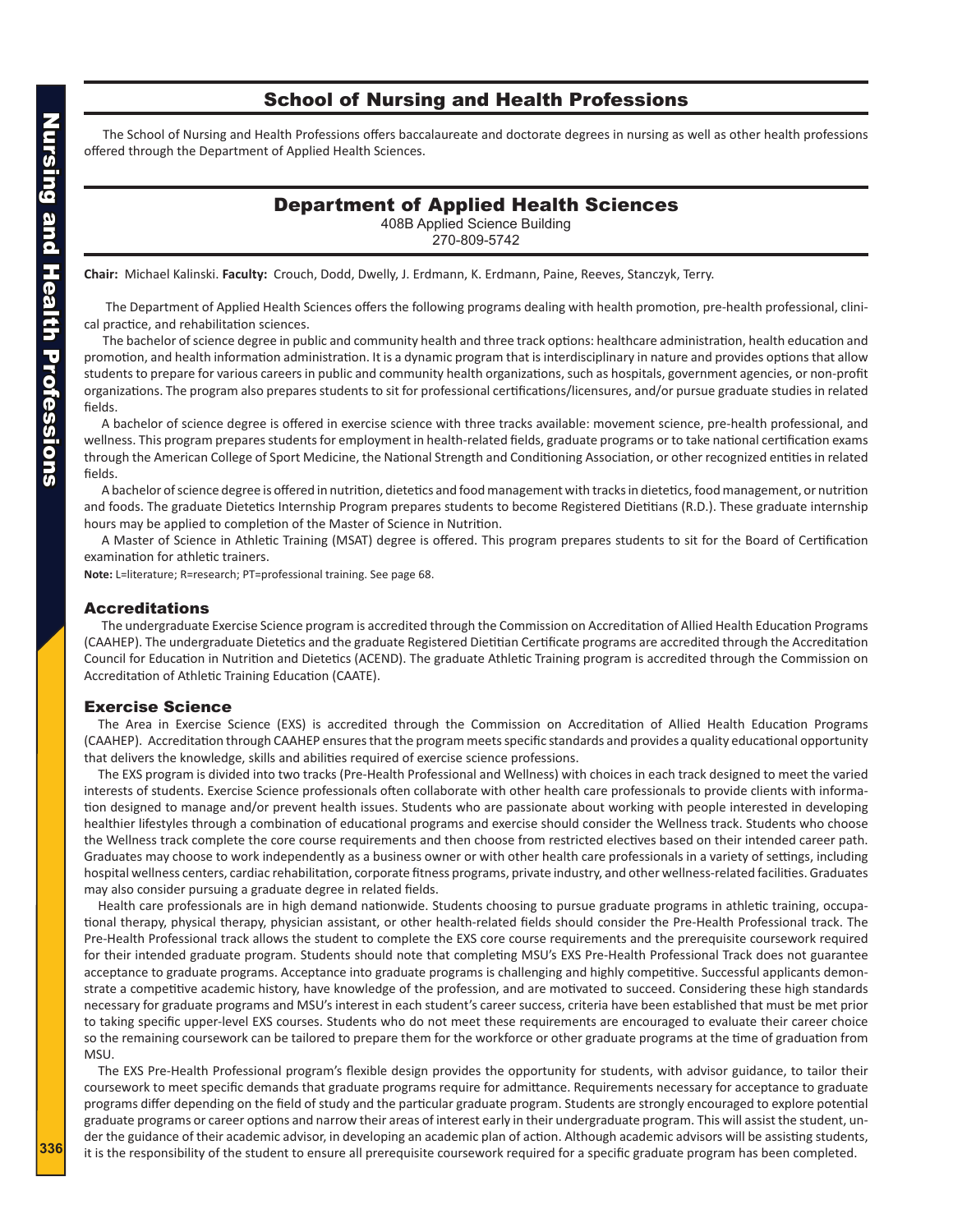With the exception of first semester freshman, all students must have a cumulative grade point average (GPA) of 2.0 and have completed all developmental courses prior to declaring exercise science as an area. Students must earn a *C* or better in all EXS core and track-specific courses. A cumulative GPA of 2.5 for students pursuing the Wellness track and a 3.0 for students pursuing the Pre-Health Professional track is required prior to enrollment in most senior-level courses. The 2.5 (or 3.0 depending on the program) GPA must be maintained to graduate.

Prior to graduating with an EXS degree, all EXS students are required to take a comprehensive exam over material covered in core EXS classes. Students must earn at least a 75% on the exam to graduate with an EXS degree. The exam is offered on select dates, and is taken by seniors after all core classes are completed.

### **Movement Science Track**

Students wishing to pursue athletic training are eligible to transition to the movement science track. Requirements include:

- cumulative grade point average of 2.75 or greater,
- successful completion of 60 credits, including EXS 101, BIO 227, 228, 229, and 230 (or equivalent).

### **Pre-Health Professional Track**

Prior to taking EXS 304, 320, 390, 402, 403, 420, 421 and/or 435, students must have

- earned a grade of *C* or better in all EXS core and track-specific courses,
- completed at least one of the following with a grade of *C* or better: CHE 111, CHE 201, PHY 130, and PHY 131
- earned a minimum 3.0 cumulative grade point average. The 3.0 GPA must be maintained to graduate.

### **Wellness Track**

Prior to taking EXS 415, 433, 445, 446, 465, 469, and 470, students must have

- earned a grade of *C* or better in all EXS core and track-specific courses,
- earned a minimum 2.5 cumulative grade point average. The 2.5 GPA must be maintained to graduate.

Any EXS student that is not adequately progressing through the program and/or has not met program requirements are held to the following:

• If a student earns below a *C*, the course must be retaken the next opportunity it is offered. If the course is not offered the next semester (or circumstances do not permit), but the student meets the cumulative GPA requirements, they will be allowed to progress in other courses.

• If on the third attempt, the student is still unable to earn a *C* or better, the course cannot be repeated again for the EXS program and the student can no longer progress through the EXS program.

| AREA:                                          | <b>Bachelor of Science Degree</b> |
|------------------------------------------------|-----------------------------------|
| <b>Exercise Science/Movement Science Track</b> | CIP 31.0505                       |

**University Studies Requirements........................................ 43 hrs** (See *Academic Degrees and Programs*.)

|            |                  | University Studies selections must include:<br>• Scientific Inquiry, Methodologies, and Quantitative Skills |
|------------|------------------|-------------------------------------------------------------------------------------------------------------|
| BIO        | 101<br>or        | <b>Biological Concepts</b>                                                                                  |
| BIO        | 216<br><b>or</b> | <b>Biological Inquiry and Analysis</b>                                                                      |
| <b>BIO</b> | 221              | Zoology: Animal Form and Function                                                                           |
| <b>CHE</b> | 111<br>or        | <b>Essentials of Chemistry and Biochemistry</b>                                                             |
| <b>CHE</b> | - 201            | <b>General College Chemistry</b>                                                                            |
| MAT        | 150              | Algebra and Trigonometry (or higher math)                                                                   |
|            |                  | •Social and Self-Awareness and Responsible Citizenship                                                      |
| PHI        | 202              | Ethics                                                                                                      |
| <b>PSY</b> | 180              | <b>General Psychology</b>                                                                                   |
|            |                  | • University Studies Electives                                                                              |
| <b>CSC</b> | 125              | Internet and Web Page Design                                                                                |
|            | or               |                                                                                                             |
| <b>CSC</b> |                  | 199 Introduction to Information Technology                                                                  |
| STA        | 135              | Introduction to Probability and Statistics                                                                  |
|            |                  |                                                                                                             |
| <b>BIO</b> |                  | 227 Human Anatomy                                                                                           |
| <b>BIO</b> | 228              | Human Anatomy Laboratory                                                                                    |
| <b>BIO</b> |                  | 229 Human Physiology                                                                                        |
| <b>BIO</b> | 230              | Human Physiology Laboratory                                                                                 |
| EXS        |                  | 100T Transitions                                                                                            |
| EXS        |                  | 101 Concepts and Careers in Exercise Science and Athletic Training                                          |
| EXS        | 275              | <b>Group Fitness Instruction</b>                                                                            |
| <b>EXS</b> | 295              | Acute Care of the Physically Active                                                                         |
|            |                  |                                                                                                             |
|            |                  |                                                                                                             |
|            |                  |                                                                                                             |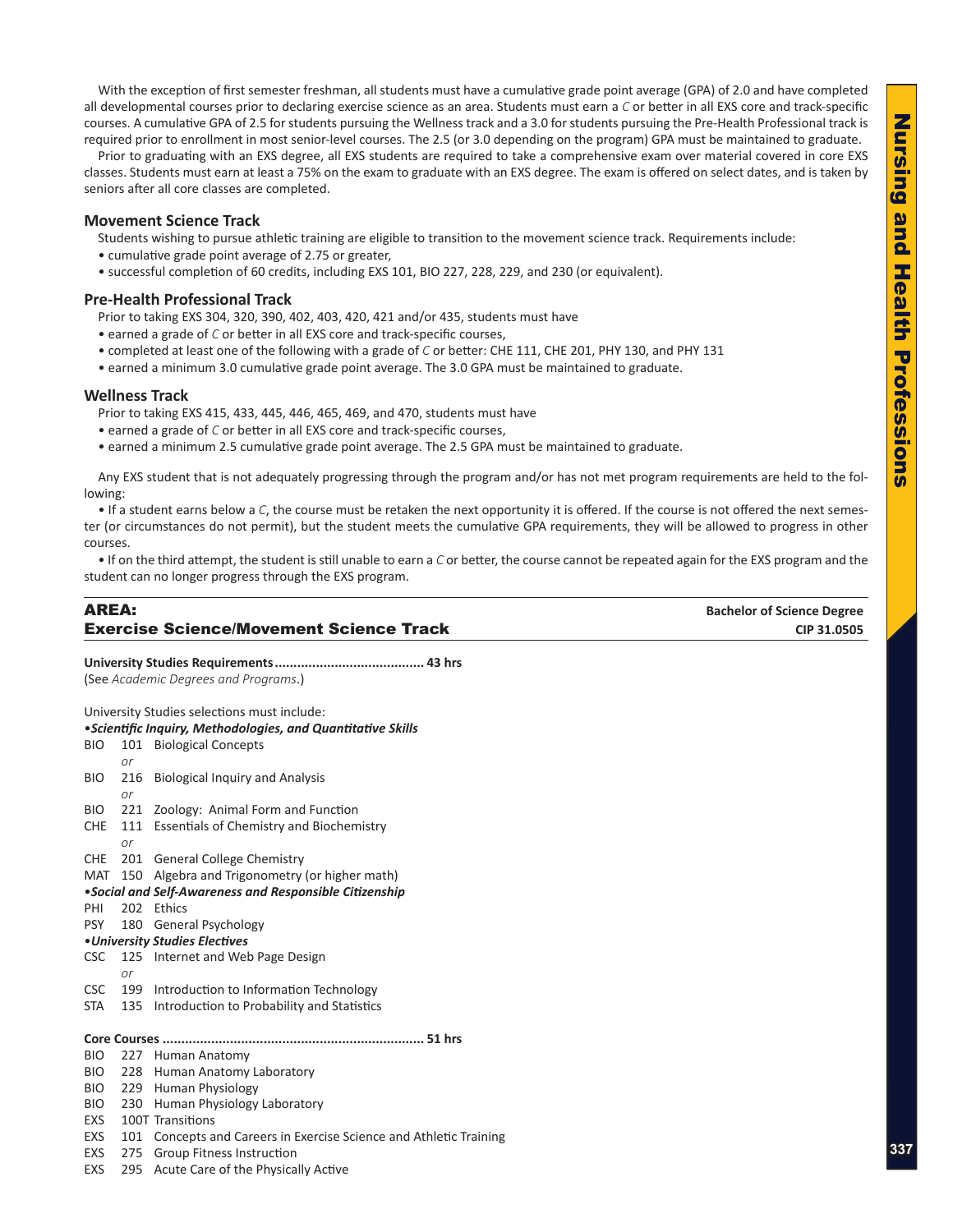**338**

| EXS        | 301 | Care and Prevention of Injuries                                        |
|------------|-----|------------------------------------------------------------------------|
| EXS        | 333 | Theory/Techniques in Strength and Conditioning                         |
| EXS        | 350 | <b>Exercise Physiology</b>                                             |
| EXS        | 351 | Exercise Physiology Laboratory                                         |
| EXS        | 353 | <b>Exercise Prescription</b>                                           |
| EXS        | 354 | <b>Exercise Prescription Laboratory</b>                                |
| EXS        | 370 | Kinesiology                                                            |
| EXS        | 375 | Biomechanics in Sport and Exercise                                     |
| EXS        | 385 | Sport and Exercise Psychology                                          |
| EXS        |     | 415 Exercise Concepts in Special Populations                           |
| EXS        | 445 | Senior Seminar I                                                       |
| EXS        |     | 469 Professional Experience I                                          |
| EXS        | 471 | Administration in Exercise Science                                     |
| <b>NTN</b> | 230 | Nutrition                                                              |
|            |     |                                                                        |
| BIO        |     | 120 Scientific Etymology                                               |
| BIO        |     | 220 Clinical Terminology                                               |
| PHY        |     | 130 General Physics I                                                  |
| PHY.       |     | 131 General Physics I Laboratory                                       |
|            |     | and choose courses from the following to reach 120 total credit hours: |
| ATR        |     | 500 Research and Evidence-Based Practice                               |
| ATR        | 503 | <b>Functional Anatomy in Athletic Training</b>                         |
| ATR        | 504 | <b>Musculoskeletal Evaluation</b>                                      |
| ATR        | 505 | Bracing, Splinting, and Taping                                         |
| ATR        | 506 | Diagnostic Testing and Measurement                                     |
| ATR        | 507 | <b>Emergency Care in Athletic Training</b>                             |
| ATR        | 508 | <b>Emergency Care in Athletic Training Laboratory</b>                  |
| ATR        | 520 | Therapeutic Interventions                                              |
| ATR        | 521 | Therapeutic Interventions Laboratory                                   |
| ATR        | 535 | Prevention and Health Promotion                                        |
| ATR        | 541 | Clinical Experience in Athletic Training I                             |
| ATR        | 551 | Evaluation and Care: Foot, Ankle and Lower Leg                         |
| ATR        | 552 | Evaluation and Care: Knee and Patellofemoral                           |

- ATR 585 Psychosocial Interventions
- EXS 400 Research Design and Statistics for Allied Health
- EXS 435 Neurological Anatomy and Physiology for Applied Health Sciences

**Total Curriculum Requirements ........................................ 120 hrs**

### AREA: **Bachelor of Science Degree Exercise Science/Pre-Health Professional Track**  CIP 31.0505

**University Studies Requirements........................................ 43 hrs** (See *Academic Degrees and Programs*.)

University Studies selections must include: •*Scientific Inquiry, Methodologies, and Quantitative Skills* BIO 101 Biological Concepts *or* BIO 216 Biological Inquiry and Analysis *or* BIO 221 Zoology: Animal Form and Function CHE 111 Essentials of Chemistry and Biochemistry *or* CHE 201 General College Chemistry MAT 150 Algebra and Trigonometry (or higher math) •*Social and Self-Awareness and Responsible Citizenship* PHI 202 Ethics PSY 180 General Psychology •*University Studies Electives* CSC 125 Internet and Web Page Design *or* CSC 199 Introduction to Information Technology STA 135 Introduction to Probability and Statistics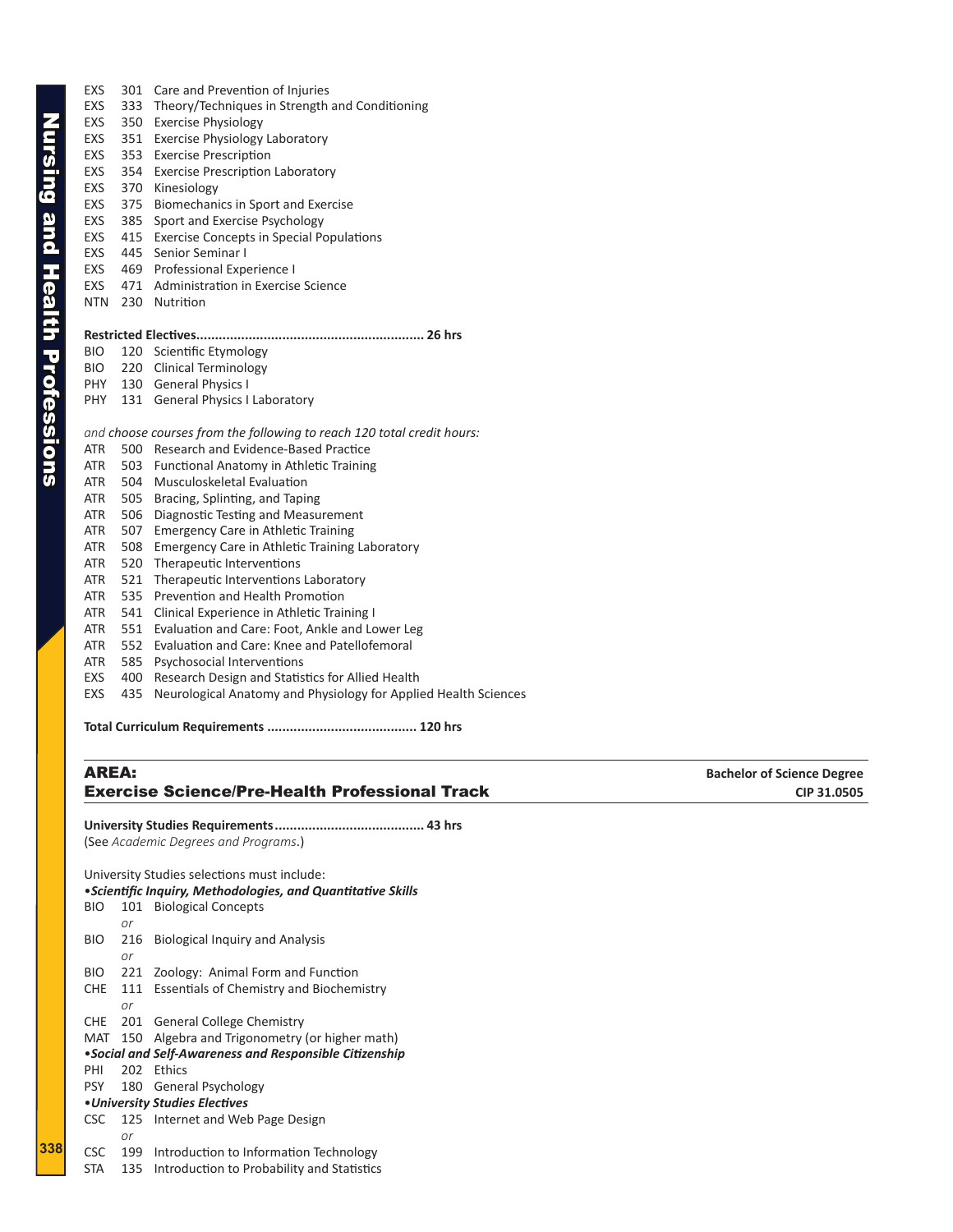### **Core Courses ...................................................................... 51 hrs** BIO 227 Human Anatomy BIO 228 Human Anatomy Laboratory BIO 229 Human Physiology BIO 230 Human Physiology Laboratory EXS 100T Transitions EXS 101 Concepts and Careers in Exercise Science and Athletic Training EXS 275 Group Fitness Instruction EXS 295 Acute Care of the Physically Active EXS 301 Care and Prevention of Injuries

- EXS 333 Theory/Techniques in Strength and Conditioning
- EXS 350 Exercise Physiology
- EXS 351 Exercise Physiology Laboratory
- EXS 353 Exercise Prescription
- EXS 354 Exercise Prescription Laboratory
- EXS 370 Kinesiology
- EXS 375 Biomechanics in Sport and Exercise
- EXS 385 Sport and Exercise Psychology
- EXS 415 Exercise Concepts in Special Populations
- EXS 445 Senior Seminar I
- EXS 469 Professional Experience I
- EXS 471 Administration in Exercise Science
- NTN 230 Nutrition

### **Restricted Electives............................................................. 26 hrs**

*Students must take at least 26 hours from the following courses. Ten of the 26 hours must be 300-level or above to meet graduation requirements. Selected from the following based on requirements of intended graduate program(s).* 

- BIO 120 Scientific Etymology
- BIO 220 Clinical Terminology
- BIO 300 Introductory Microbiology
- CHE 202 General Chemistry and Qualitative Analysis
- CHE 312 Organic Chemistry I
- EXS 296 Acute Care of the Physically Active Laboratory
- EXS 304 Evidence-based Practice in Musculoskeletal Evaluation
- EXS 320 Evaluation of Non-Orthopedic Conditions
- EXS 380 Sport Medicine Pharmacology
- EXS 390 Therapeutic Modalities
- EXS 400 Research Design and Statistics for Allied Health
- EXS 402 Evaluation of the Lower Extremity
- EXS 403 Evaluation of the Upper Extremity
- EXS 420 Rehabilitation Techniques
- EXS 421 Rehabilitation Techniques Lab
- EXS 435 Neurological Anatomy and Physiology for Applied Health Sciences
- PHY 130 General Physics I
- PHY 131 General Physics I Laboratory
- PHY 132 General Physics II
- PHY 133 General Physics II Laboratory
- PSY 260 Lifespan Development
- PSY 307 Abnormal Psychology
- SOC 133 Introduction to Sociology

Career Elective *(advisor approved)*

**Total Curriculum Requirements ........................................ 120 hrs**

### AREA: **Bachelor of Science Degree Exercise Science/Wellness Track**  CIP 31.0505

**University Studies Requirements........................................ 42 hrs**

(See *Academic Degrees and Programs*.)

University Studies selections must include:

### •*Scientific Inquiry, Methodologies, and Quantitative Skills*

BIO 101 Biological Concepts *or*

BIO 221 Zoology: Animal Form and Function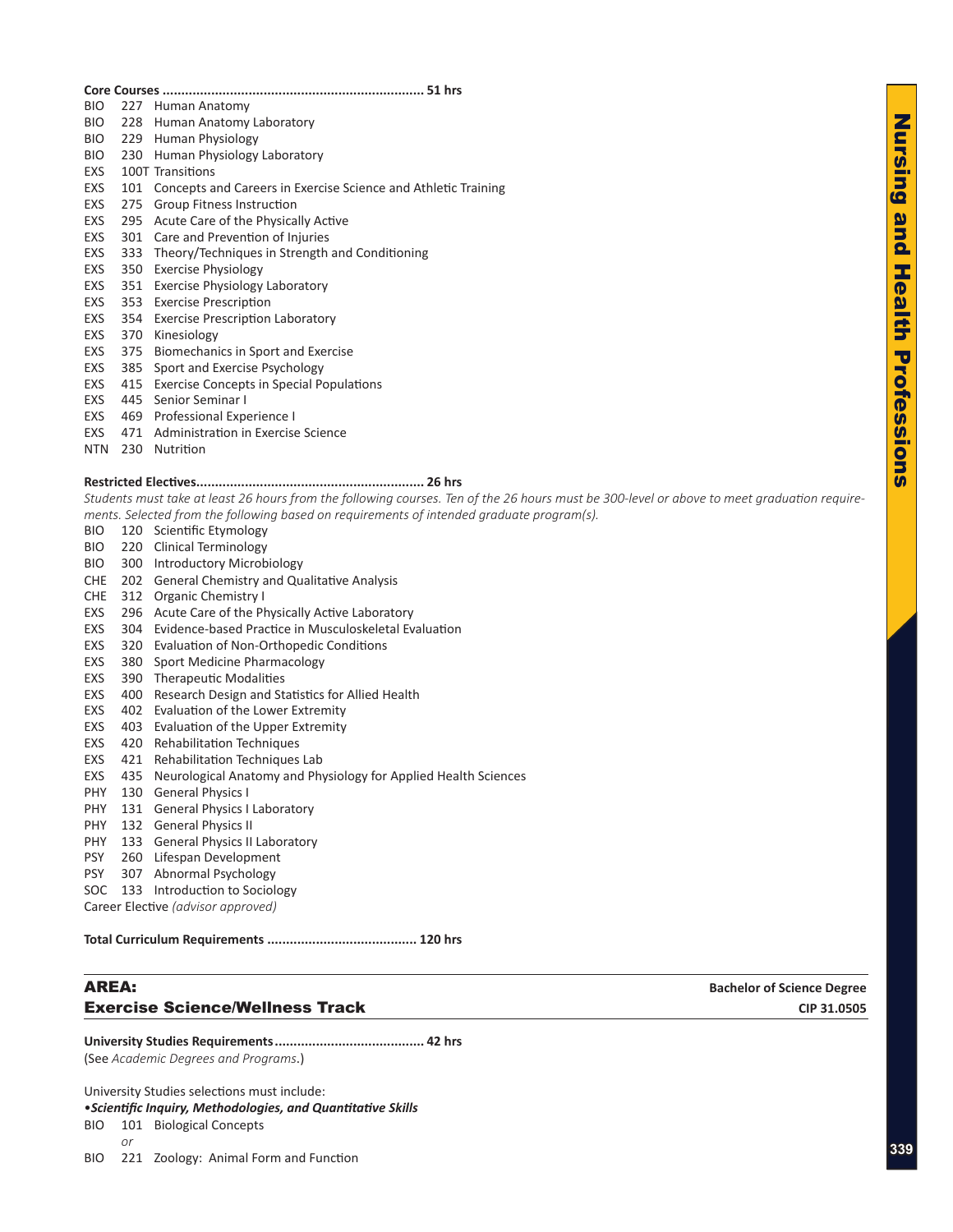CHE 111 Introductory Chemistry

**340**

|            | or |                                                                                                                                            |  |  |  |  |
|------------|----|--------------------------------------------------------------------------------------------------------------------------------------------|--|--|--|--|
|            |    | CHE 201 General College Chemistry                                                                                                          |  |  |  |  |
|            |    | MAT 140 College Algebra (or higher math)                                                                                                   |  |  |  |  |
|            |    | • Social and Self-Awareness and Responsible Citizenship                                                                                    |  |  |  |  |
| PHI        |    | 202 Ethics                                                                                                                                 |  |  |  |  |
|            |    |                                                                                                                                            |  |  |  |  |
| <b>PSY</b> |    | 180 General Psychology                                                                                                                     |  |  |  |  |
|            |    | • University Studies Electives                                                                                                             |  |  |  |  |
| <b>CSC</b> |    | 125 Internet and Web Page Design                                                                                                           |  |  |  |  |
|            | or |                                                                                                                                            |  |  |  |  |
| CSC        |    | 199 Introduction to Information Technology                                                                                                 |  |  |  |  |
| <b>STA</b> |    | 135 Introduction to Probability and Statistics                                                                                             |  |  |  |  |
|            |    |                                                                                                                                            |  |  |  |  |
|            |    |                                                                                                                                            |  |  |  |  |
| BIO.       |    | 227 Human Anatomy                                                                                                                          |  |  |  |  |
| <b>BIO</b> |    | 228 Human Anatomy Laboratory                                                                                                               |  |  |  |  |
| <b>BIO</b> |    | 229 Human Physiology                                                                                                                       |  |  |  |  |
| <b>BIO</b> |    | 230 Human Physiology Laboratory                                                                                                            |  |  |  |  |
|            |    | 100T Transitions                                                                                                                           |  |  |  |  |
| EXS        |    |                                                                                                                                            |  |  |  |  |
| EXS        |    | 101 Concepts and Careers in Exercise Science and Athletic Training                                                                         |  |  |  |  |
| EXS        |    | 275 Group Fitness Instruction                                                                                                              |  |  |  |  |
| EXS        |    | 295 Acute Care of the Physically Active                                                                                                    |  |  |  |  |
| EXS        |    | 301 Care and Prevention of Injuries                                                                                                        |  |  |  |  |
|            | or |                                                                                                                                            |  |  |  |  |
| EXS        |    | 302 Essential Prevention and Management of Injuries                                                                                        |  |  |  |  |
| EXS        |    | 333 Theory/Techniques in Strength and Conditioning                                                                                         |  |  |  |  |
| EXS        |    | 350 Exercise Physiology                                                                                                                    |  |  |  |  |
| EXS        |    | 351 Exercise Physiology Laboratory                                                                                                         |  |  |  |  |
| EXS        |    | 353 Exercise Prescription                                                                                                                  |  |  |  |  |
| EXS        |    | 354 Exercise Prescription Laboratory                                                                                                       |  |  |  |  |
| EXS        |    | 370 Kinesiology                                                                                                                            |  |  |  |  |
|            |    |                                                                                                                                            |  |  |  |  |
| EXS        |    | 375 Biomechanics in Sport and Exercise                                                                                                     |  |  |  |  |
| EXS        |    | 385 Sport and Exercise Psychology                                                                                                          |  |  |  |  |
| EXS        |    | 415 Exercise Concepts in Special Populations                                                                                               |  |  |  |  |
| EXS        |    | 445 Senior Seminar I                                                                                                                       |  |  |  |  |
| EXS        |    | 469 Professional Experience I                                                                                                              |  |  |  |  |
| EXS        |    | 471 Administration in Exercise Science                                                                                                     |  |  |  |  |
| <b>NTN</b> |    | 230 Nutrition                                                                                                                              |  |  |  |  |
|            |    |                                                                                                                                            |  |  |  |  |
|            |    |                                                                                                                                            |  |  |  |  |
|            |    | Students must take at least 27 hours from the list. Ten of the 27 hours must be 300-level or above to meet graduation requirements. If the |  |  |  |  |
|            |    | student elects to complete an approved minor, the minor hours plus an additional 1-6 hours from the restricted electives may be required   |  |  |  |  |
|            |    | to meet the 120 hour requirement for graduation.                                                                                           |  |  |  |  |
|            |    | EXS 356 Health Promotion Programming                                                                                                       |  |  |  |  |
| EXS        |    | 380 Sport Medicine Pharmacology                                                                                                            |  |  |  |  |
| EXS        |    | 400 Research Design and Statistics for Allied Health                                                                                       |  |  |  |  |
|            |    |                                                                                                                                            |  |  |  |  |
| EXS        |    | 433 Advanced Practices in Strength and Conditioning                                                                                        |  |  |  |  |
| EXS        |    | 446 Senior Seminar II                                                                                                                      |  |  |  |  |
| EXS        |    | 465 Advanced Exercise Physiology                                                                                                           |  |  |  |  |
| EXS        |    | 470 Professional Experience II                                                                                                             |  |  |  |  |
|            |    | GCM 151 Introduction to Graphic Communications                                                                                             |  |  |  |  |
|            | or |                                                                                                                                            |  |  |  |  |
|            |    | GCM 153 Electronic Imaging                                                                                                                 |  |  |  |  |
| HEA        |    | 210 Health Behavior                                                                                                                        |  |  |  |  |
| HEA        |    | 311 Epidemiology                                                                                                                           |  |  |  |  |
| HEA        |    | 415 Communication Techniques for Health Care Providers                                                                                     |  |  |  |  |
| LST        |    | 240 The Legal Environment in Business                                                                                                      |  |  |  |  |
|            |    | MGT 350 Fundamentals of Management                                                                                                         |  |  |  |  |
|            |    | MGT 358 Entrepreneurial Business Plan Development                                                                                          |  |  |  |  |
|            |    |                                                                                                                                            |  |  |  |  |
|            |    | MGT 370 Sports Business                                                                                                                    |  |  |  |  |
| MKT        |    | 360 Principles of Marketing                                                                                                                |  |  |  |  |
| <b>NLS</b> |    | 502 Financial Resource Management and Development                                                                                          |  |  |  |  |
| NTN        |    | 333 Nutrition Throughout the Life Cycle                                                                                                    |  |  |  |  |
|            |    | Advisor-approved career elective                                                                                                           |  |  |  |  |
|            |    |                                                                                                                                            |  |  |  |  |

**Total Curriculum Requirements ........................................ 120 hrs**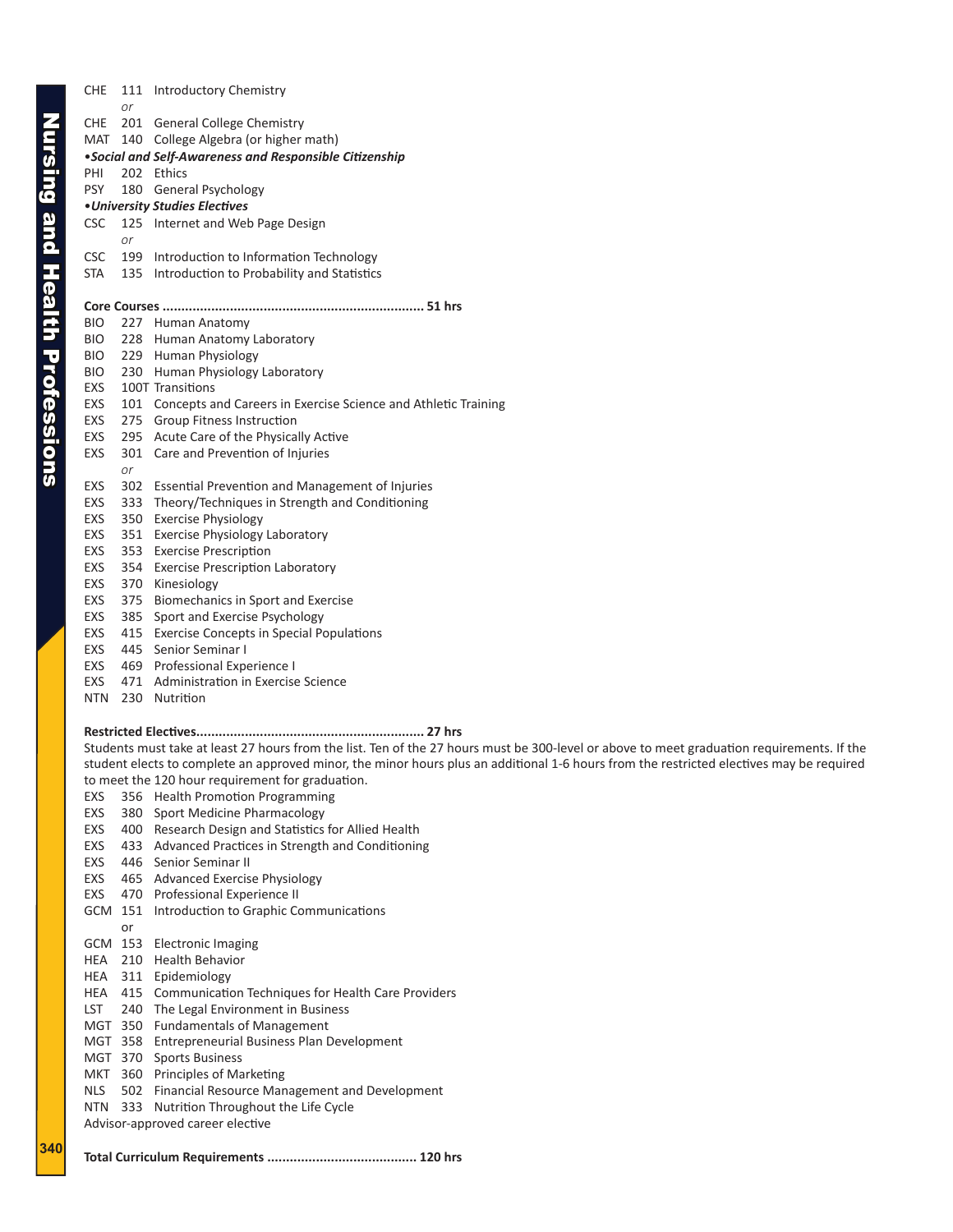### <span id="page-6-0"></span>**Exercise Science Minor. 21 hrs**

EXS 101, 333, 350, 351, 353, 370; and at least five hours from the following: EXS 295, 301, 354, 356, 375, 385, 415, or 465. A minimum 2.50 GPA is required for admission and retention. Students must earn a grade of *C* or higher in all minor coursework. If an exercise science minor student's GPA (minor or overall) drops below 2.50, the student will have one semester to improve the GPA. If after the subsequent semester, the GPA (overall or minor) is below 2.50, the student will no longer be able to remain in this minor program.

### Nutrition, Dietetics and Food Management

The nutrition, dietetics, and food management program offers a B.S. degree with a choice of three options: dietetics, food management, and nutrition and foods, as well as a Master of Science.

The Dietetics Track focuses on the application of principles of nutrition, physiology, biochemistry, behavioral and social sciences and management to promote optimal health in individuals, and leads to credentialing as a Registered Dietitian (R.D.). The R.D. is the nationally recognized credential in nutrition. It is required for most employment in the health care industry and preferred for many other employment opportunities in foods and nutrition. The admission requirements for the Dietetics Track are explained below. Upon successful completion of the B.S. degree program in Dietetics, a graduate must complete an accredited post-baccalaureate supervised practice program (Dietetic Internship Program) to gain eligibility for the national examination for R.D. status. Murray State also offers a post-baccalaureate dietetic internship program.

The Food Management Track prepares students for careers in the hospitality industry. Skills developed can be applied to a wide range of jobs across the industry. There will be no shortage of exciting opportunities and fresh challenges in the years ahead. Necessary skills include basic business skills, motivation, and supervisory skills as well as food purchasing, preparation, and service. Careers you can explore include theme parks, country clubs, corporate dining, university dining, bed and breakfast, restaurants, consulting, and sales.

The Nutrition and Foods Track provides a broad education in basic nutrition and food studies leading to a variety of career possibilities in food and nutrition. Today's interest in healthy lifestyles is translating into a remarkable range of career opportunities related to health, diet, and fitness. Graduates may be employed in a variety of settings such as education, government agencies, school, media, food management, or any position where the R.D. credential is not required.

### **Dietetics Admission Requirements**

The Dietetics Program is accredited by the Accreditation Council for Education in Nutrition and Dietetics as a Didactic Program in Dietetics (DPD). In order to be admitted into the DPD, a student must have completed at least 45 credit hours and have a GPA of 3.0 or above with a *B* or better in NTN 230, 231, and 330 and a *C* or better in BIO 115, CHE 105, CHE 210, and MAT 140. In order to obtain a Verification Statement upon completion of the DPD, a student must have a GPA of at least 3.0 and at least a *C* in all DPD required courses.

Upon completion of necessary prerequisite courses, students may apply for formal admission to the dietetics track. This typically occurs the second semester of the sophomore year of study. The student should request an application from the DPD Director. Admission is competitive and based on available space.

| <b>AREA:</b>                                                    | <b>Bachelor of Science Degree</b> |
|-----------------------------------------------------------------|-----------------------------------|
| <b>Nutrition, Dietetics and Food Management/Dietetics Track</b> | CIP 19.0501                       |

ACCREDITED BY: Dietetics Emphasis: Accreditation Council for Education in Nutrition and Dietetics (ACEND) **Note:** With proper advising, this program can meet requirements for physician assistant and certain other pre-professional programs.

**University Studies Requirements................................... 38-43 hrs**

(See *Academic Degrees and Programs*.)

|            |    | University Studies selections must include:                  |
|------------|----|--------------------------------------------------------------|
|            |    | • Scientific Inquiry, Methodologies, and Quantitative Skills |
|            |    | CHE 105 Introductory Chemistry                               |
|            |    | STA 135 Introduction to Probability and Statistics           |
|            |    | MAT 140 College Algebra                                      |
|            |    | • Social and Self-Awareness and Responsible Citizenship      |
|            |    | PSY 180 General Psychology                                   |
|            |    | • University Studies Electives                               |
|            |    | CSC 199 Introduction to Information Technology               |
|            |    | GDS 201 Introduction to Gender and Diversity Studies         |
|            | or |                                                              |
|            |    | SOC 133 Introduction to Sociology                            |
|            |    |                                                              |
|            |    |                                                              |
| <b>BIO</b> |    | 115 The Cellular Basis of Life                               |
|            |    | <b>BUS</b> 140 Foundations of Business                       |
|            |    | MGT 350 Fundamentals of Management                           |
|            |    | NTN 100T Transitions                                         |
|            |    | NTN 200 Introduction to the Profession                       |
|            |    | NTN 230 Nutrition                                            |

NTN 231 Principles of Food Science and Preparation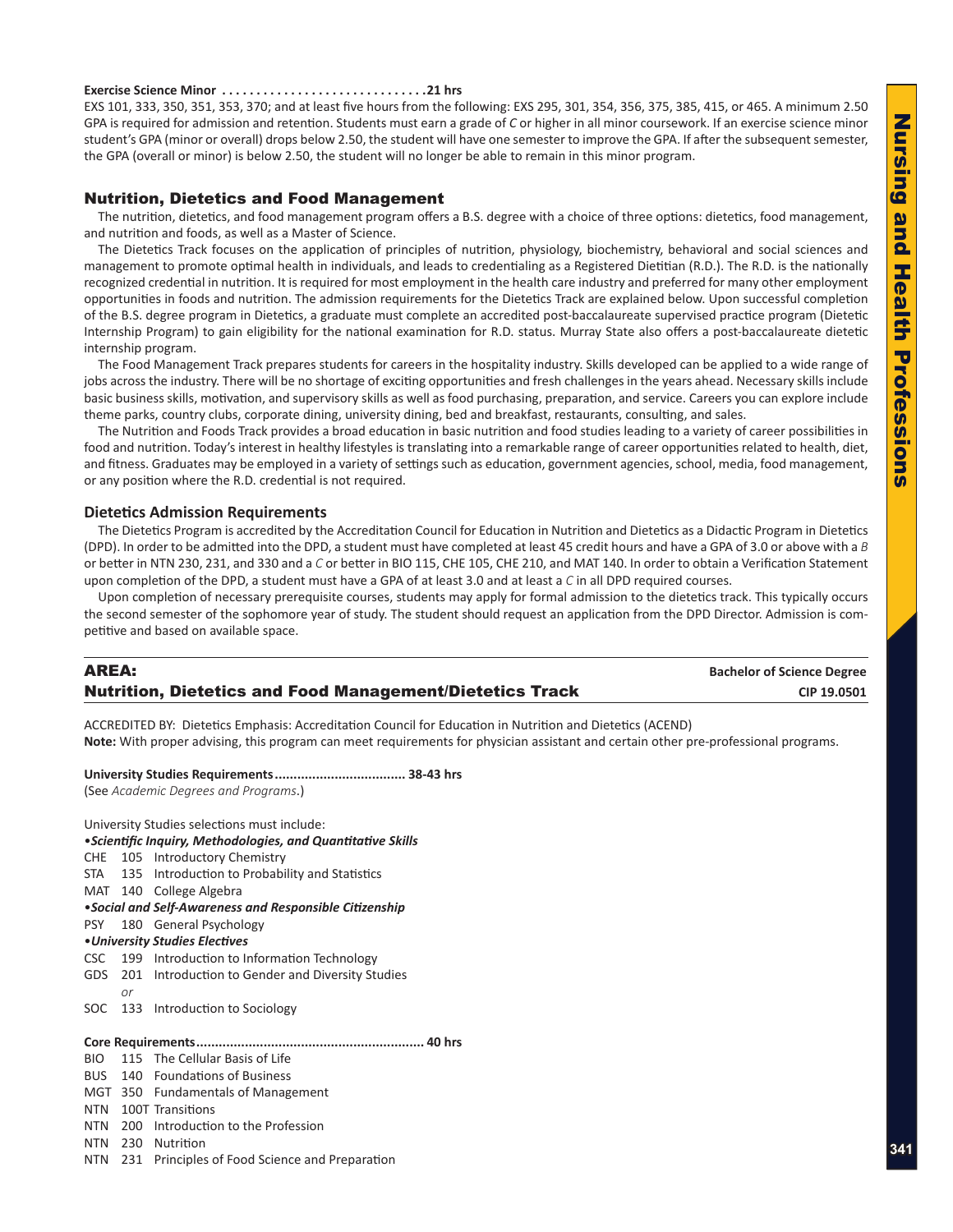| <b>NTN</b> | 303 | Research Concepts in Foods and Nutrition                      |
|------------|-----|---------------------------------------------------------------|
| <b>NTN</b> | 333 | Nutrition Throughout the Life Cycle                           |
| <b>NTN</b> | 371 | <b>Quantity Food Production Practicum</b>                     |
| NTN        | 372 | <b>Quantity Food Production and Purchasing</b>                |
| <b>NTN</b> | 373 | Management of Food Service Personnel and Facilities           |
| <b>NTN</b> | 412 | <b>Community Nutrition and Health</b>                         |
| NTN        | 422 | <b>Meal Management</b>                                        |
| <b>NTN</b> | 432 | <b>Experimental Foods</b>                                     |
| <b>NTN</b> | 499 | Senior Seminar                                                |
|            |     |                                                               |
|            |     |                                                               |
| <b>BIO</b> | 120 | Scientific Etymology                                          |
| <b>BIO</b> | 220 | Clinical Terminology                                          |
| <b>BIO</b> | 229 | Human Physiology                                              |
| <b>BIO</b> | 230 | Human Physiology Laboratory                                   |
| <b>BIO</b> | 300 | Introductory Microbiology                                     |
| <b>CHE</b> | 210 | <b>Brief Organic Chemistry</b>                                |
| <b>CHE</b> | 330 | <b>Basic Biochemistry</b>                                     |
| <b>NTN</b> | 330 | <b>Advanced Nutrition</b>                                     |
| HEA        | 415 | Communication Techniques for Health Care Providers            |
|            | or  |                                                               |
| <b>NTN</b> | 350 | Nutrition Counseling and Education                            |
| <b>NTN</b> | 434 | <b>Clinical Dietetics Practicum</b>                           |
| <b>NTN</b> | 440 | <b>Medical Nutrition Therapy I</b>                            |
| <b>NTN</b> | 445 | Pathophysiology for Nutrition-Related Diseases                |
| <b>NTN</b> | 450 | <b>Medical Nutrition Therapy II</b>                           |
| <b>NTN</b> | 460 | <b>Advanced Clinical Cases</b>                                |
|            |     | and elective hours as needed to meet university requirements. |

**Total Curriculum Requirements ........................................ 120 hrs**

### **AREA: Bachelor of Science Degree** Nutrition, Dietetics and Food Management/Food Management Track **CIP 19.0501**

**University Studies Requirements................................... 39-40 hrs**

(See *Academic Degrees and Programs*.)

|            |            | University Studies selections must include:                                            |
|------------|------------|----------------------------------------------------------------------------------------|
|            |            | · Scientific Inquiry, Methodologies, and Quantitative Skills                           |
| BIO DI     |            | 101 Biological Concepts                                                                |
| CHE        |            | 105 Introductory Chemistry                                                             |
|            | or         |                                                                                        |
| CHE        |            | 201 General College Chemistry                                                          |
| MAT        | 117        | Mathematical Concepts (or higher math)                                                 |
|            |            | • Social and Self-Awareness and Responsible Citizenship                                |
| <b>PSY</b> |            | 180 General Psychology                                                                 |
|            |            | • University Studies Electives                                                         |
|            |            | CSC 199 Introduction to Information Technology                                         |
|            |            | SOC 133 Introduction to Sociology                                                      |
|            |            |                                                                                        |
|            |            |                                                                                        |
|            |            |                                                                                        |
| BUS        |            | 140 Foundations of Business                                                            |
| <b>PSY</b> |            | 300 Principles and Methods of Statistical Analysis                                     |
|            | or         |                                                                                        |
| STA        | 135        | Introduction to Probability and Statistics                                             |
| FCS        | 462        | Methods of Teaching Family and Consumer Sciences                                       |
|            | MGT 350    | <b>Fundamentals of Management</b>                                                      |
| <b>NTN</b> |            | 100T Transitions                                                                       |
| NTN        |            | 200 Introduction to the Profession                                                     |
| NTN        | 220        | Food Safety and Sanitation                                                             |
| NTN        | 230        | Nutrition                                                                              |
| NTN<br>NTN | 231<br>303 | Principles of Food Science and Preparation<br>Research Concepts in Foods and Nutrition |

NTN 333 Nutrition Throughout the Life Cycle

**342**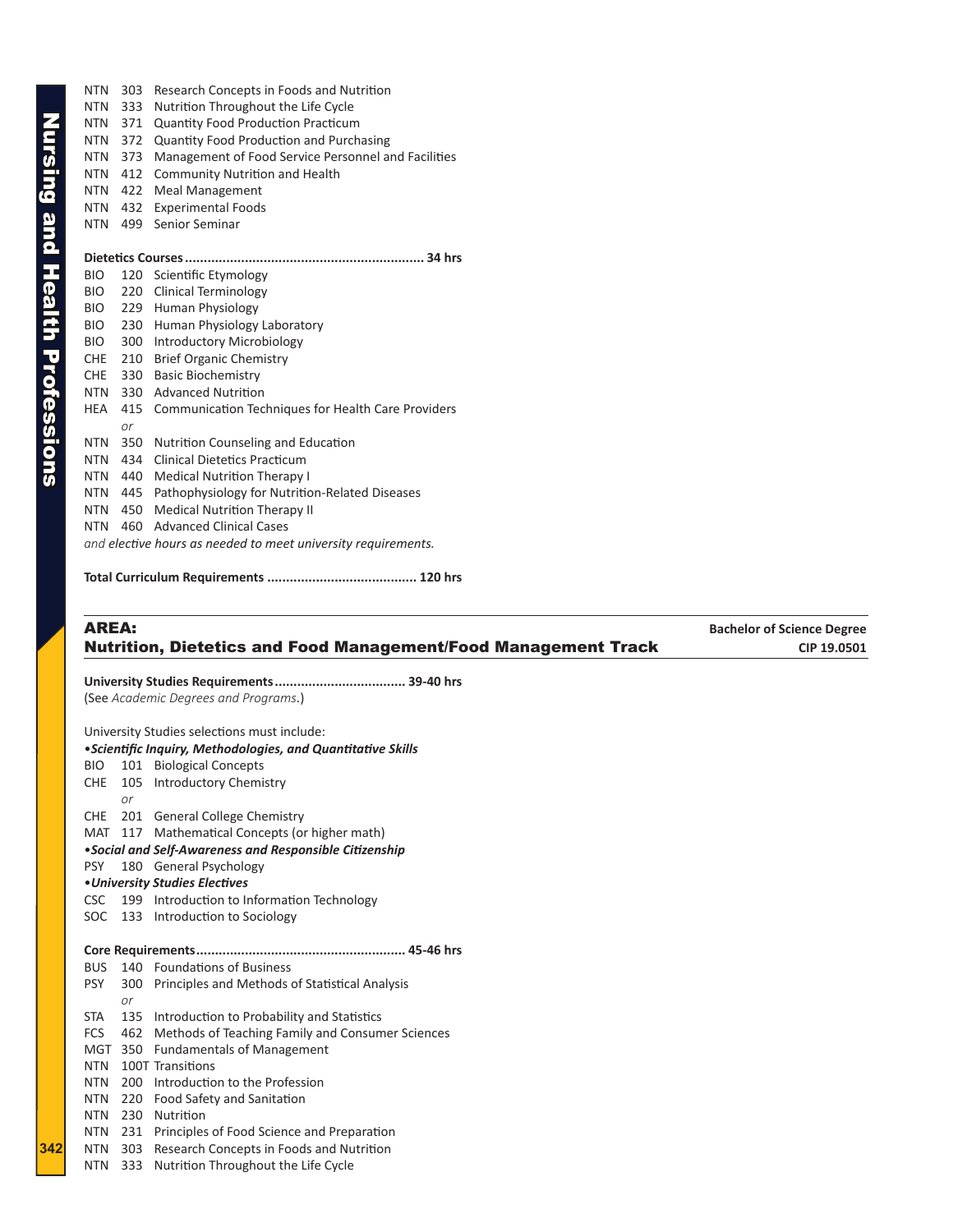| <b>NTN</b> | 373 | Management of Food Service Personnel and Facilities |
|------------|-----|-----------------------------------------------------|
| <b>NTN</b> | 412 | <b>Community Nutrition and Health</b>               |
| <b>NTN</b> | 422 | <b>Meal Management</b>                              |
| <b>NTN</b> | 432 | <b>Experimental Foods</b>                           |
| <b>NTN</b> | 499 | Senior Seminar                                      |
|            |     |                                                     |
|            |     |                                                     |
|            |     | ACC 200 Principles of Financial Accounting          |
|            |     | ECO 230 Principles of Macroeconomics                |
|            |     | MGT 550 Human Resource Management                   |
|            |     | MKT 360 Principles of Marketing                     |
| NTN        | 374 | Food Service Management Practicum                   |
|            |     | Choose nine hours from the following:               |
| ACC 201    |     | Principles of Managerial Accounting                 |
| <b>CSC</b> | 125 | Internet and Web Page Design                        |
| MGT        | 358 | Entrepreneurial Business Plan Development           |
| MGT        | 551 | Organizational Behavior                             |
| MGT        | 553 | Human Resource Selection                            |
| <b>MKT</b> | 361 | Selling and Sales Management                        |
| MKT        | 565 | Marketing Research                                  |
| <b>NTN</b> | 488 | Cooperative Education/Internship                    |
| <b>NTN</b> | 497 | Trends and Issues in Nutrition and Foods            |
|            |     |                                                     |
|            |     |                                                     |

NTN 371 Quantity Food Production Practicum NTN 372 Quantity Food Production and Purchasing

**Total Curriculum Requirements ........................................ 120 hrs**

# AREA: **Bachelor of Science Degree** Nutrition, Dietetics and Food Management/Nutrition and Foods Track **CIP 19.0501**

**University Studies Requirements................................... 39-40 hrs** (See *Academic Degrees and Programs*.) University Studies selections must include: •*Scientific Inquiry, Methodologies, and Quantitative Skills* BIO 101 Biological Concepts CHE 105 Introductory Chemistry *or* CHE 201 General College Chemistry MAT 117 Mathematical Concepts (or higher math) •*Social and Self-Awareness and Responsible Citizenship* PSY 180 General Psychology •*University Studies Electives* CSC 199 Introduction to Information Technology SOC 133 Introduction to Sociology **Core Requirements........................................................ 45-46 hrs** BUS 140 Foundations of Business PSY 300 Principles and Methods of Statistical Analysis *or* STA 135 Introduction to Probability and Statistics FCS 462 Methods of Teaching Family and Consumer Sciences MGT 350 Fundamentals of Management NTN 100T Transitions NTN 200 Introduction to the Profession NTN 220 Food Safety and Sanitation NTN 230 Nutrition NTN 231 Principles of Food Science and Preparation NTN 303 Research Concepts in Foods and Nutrition NTN 333 Nutrition Throughout the Life Cycle NTN 371 Quantity Food Production Practicum NTN 372 Quantity Food Production and Purchasing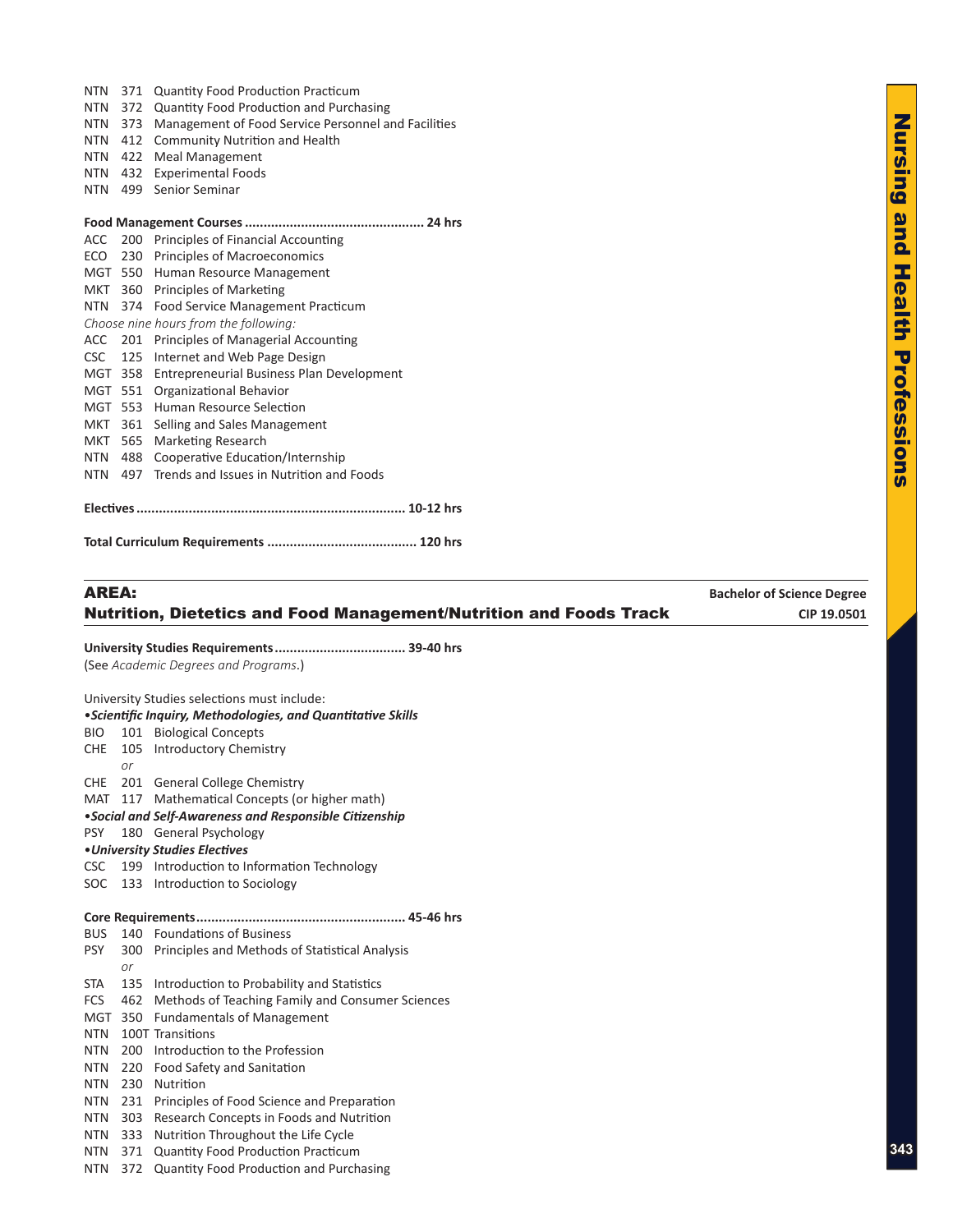<span id="page-9-0"></span>NTN 373 Management of Food Service Personnel and Facilities NTN 412 Community Nutrition and Health NTN 422 Meal Management NTN 432 Experimental Foods NTN 499 Senior Seminar **Nutrition and Foods Courses.......................................... 19-20 hrs** BIO 227 Human Anatomy *and* BIO 228 Human Anatomy Laboratory *or* EXS 250 Anatomical Concepts in Wellness BIO 229 Human Physiology BIO 230 Human Physiology Laboratory CHE 210 Brief Organic Chemistry HEA 191 Personal Health HEA 415 Communication Techniques for Health Care Providers NTN 430 Advanced Nutrition **Electives........................................................................ 14-17 hrs Total Curriculum Requirements ........................................ 120 hrs**

### Nutrition Graduate Programs

The Master of Science (M.S.) in Nutrition is a 35-credit-hour program which enables graduates of the Registered Dietitian (R.D.) certification program to pursue additional higher education in the areas of professional counseling, education, science, statistics, psychology, management, and nutrition research. The M.S. in Nutrition prepares students to effectively compete in a growing job market in which 5 of 10 dietitians nationally hold master's degrees. Advances in nutrition and genetic research, aging demographics, and accelerating rates of nutrition-related diseases such as obesity and diabetes fuel the demand for highly trained nutrition professionals.

### **Master of Science: Nutrition**  CIP 19.0501

### **Requirements for Admission**

Applicants must meet the Murray State University requirements (see *Graduate Admissions*). Additional requirement for admission is as follows.

**•** Students must receive appointment to the MSU Dietetic Internship Program from the Commission on Dietetics Education's agent.

### **Total Course Requirements............................................. 35 hours**

|  | NTN 640 Dietetics Clinical Training Primer |
|--|--------------------------------------------|
|  | NTN 641 Nutrition Therapy I                |

- NTN 642 Management Practice in Dietetics
- NTN 643 Community Nutrition<sup>PT</sup>
- NTN 650 Dietetic Clinical Nutrition Assessment and Care
- NTN 651 Medical Nutrition Therapy II
- NTN 652 Dietetics Clinical Practice in Long Term Care
- NTN 653 Advanced Clinical Practice
- NTN 656 Nutrition Research Literature Review
- NTN 660 Research Project in Nutrition IR
- NTN 661 Research Project in Nutrition II

**Approved elective ...........................................................(1-4 hrs)**

### **Other Degree Requirements**

Student must pass the Registration Examination after 18 hours of study to continue in the program.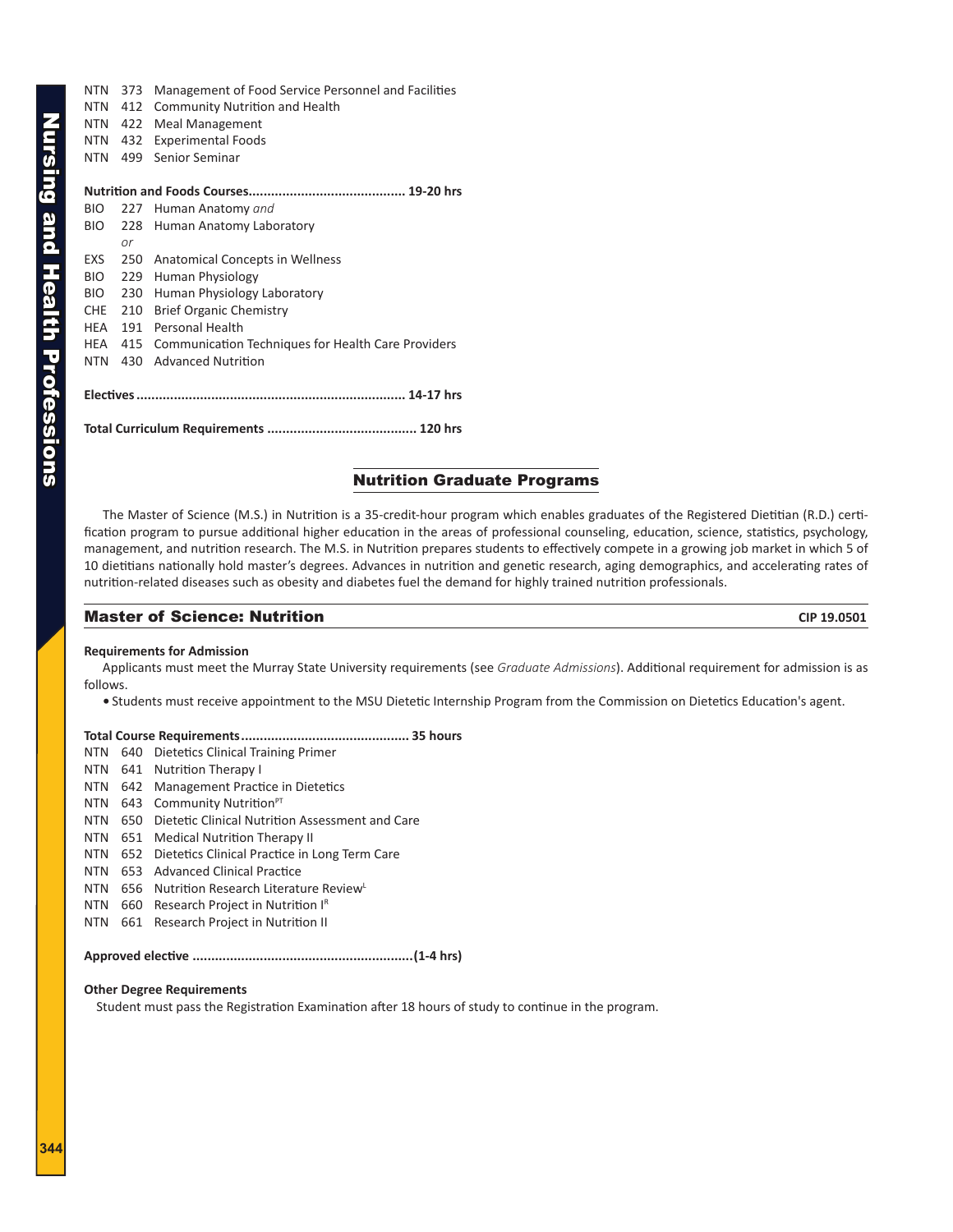### <span id="page-10-0"></span>**CERTIFICATE:** CIP 19.0501 Registered Dietitian (R.D.)

ACCREDITED BY: Accreditation Council for Education in Nutrition and Dietetics (ACEND)

### **Requirements for Admission**

Applicants must meet the Murray State University requirements (see *Graduate Admissions*) and students must receive appointment to the MSU Dietetic Internship Program from the Commission on Dietetics Education's agent.

### **Total Course Requirements............................................. 18 hours**

- NTN 640 Dietetics Clinical Training Primer
- NTN 641 Nutrition Therapy I
- NTN 642 Management Practice in Dietetics
- NTN 643 Community Nutrition
- NTN 650 Dietetic Clinical Nutrition Assessment and Care
- NTN 651 Medical Nutrition Therapy II
- NTN 652 Dietetics Clinical Practice in Long Term Care
- NTN 653 Advanced Clinical Practice

### Public and Community Health

The Bachelor of Science in Public and Community Health is designed to prepare students to:

- **•** promote the health of individuals and groups within the community;
- **•** demonstrate the ability to think critically and behave ethically according to professional standards;
- **•** work with individuals, groups, and families in a variety of settings, such as worksite, community health organizations, university-based health services, wellness centers, and community health programs at the local, state, or federal level;
- **•** communicate with clients, families colleagues, and all stakeholders in health programs;
- **•** sit for professional certifications/licensures; and/or
- **•** pursue graduate studies in related fields.
- A 2+2 curricular plan is available for students in the Kentucky Community College System.

### **Healthcare Administration Emphasis**

This specialization provides students with the basic knowledge, skills, and applied studies needed for entry-level positions in a variety of settings, such as hospitals, physician group practices, nursing homes, home health agencies, consulting firms, pharmaceutical companies, and non-profit organizations. It can also be the springboard to a graduate program for those seeking higher-level positions. The curriculum includes business aspects of health care organizations, such as finance, management, and marketing, as well as health care planning, policy, and special event management.

### **Health Education and Promotion Emphasis**

This specialization prepares students for careers in disease prevention, health and wellness promotion, and addressing health disparities. The theoretical and experiential education prepares students to make a difference in local, regional, national, and global settings. The health education and promotion curriculum includes advanced concepts in consumer health, substance abuse, human sexuality, nutrition, mental health, and evaluation and administration of health programs. These areas prepare students to sit for the national examination to earn professional recognition as a Certified Health Education Specialist (CHES).

### **Health Informatics Administration Emphasis**

This specialization focuses on the increasing use of technology in the health care profession. A health informatics administrator plays a role in collecting, interpreting, analyzing, maintaining, and protecting data that health care providers rely on to deliver quality care. The curriculum includes aspects in coding and classification systems, management of patient health information, and administration of computer information systems. Students who complete this track will be qualified to take the national registration examination to earn professional recognition as a Registered Health Information Administrator (RHIA).

### **Program Requirements**

Students must achieve and maintain an overall GPA of 2.50 and an area GPA of 2.75 on a 4.0 scale. Students must earn a grade of *C* or better in Public and Community Health core courses to successfully complete the program. Additionally, a grade of *B* or better in MAT 140 (or higher) and a grade of *C* or better in BIO 101 and CHE 105 or CHE 111 is required for program completion.

Any Public and Community Health student that is not adequately progressing through the program and/or has not met program requirements are held to the following:

• If a student earns below a *C*, the course must be repeated at the next available offering. If the course is not offered the next semester (or circumstances do not permit), but the student meets the cumulative GPA requirements, they will be allowed to progress in other courses.

• If on the third attempt, the student is still unable to earn a *C* or better, the course cannot be repeated again for the Public and Community Health program and the student can no longer progress through the program.

Department approval is required to transfer in HEA 110, 200, 210, 301, 311, 356, 415, 460, 470, and 499 from other institutions.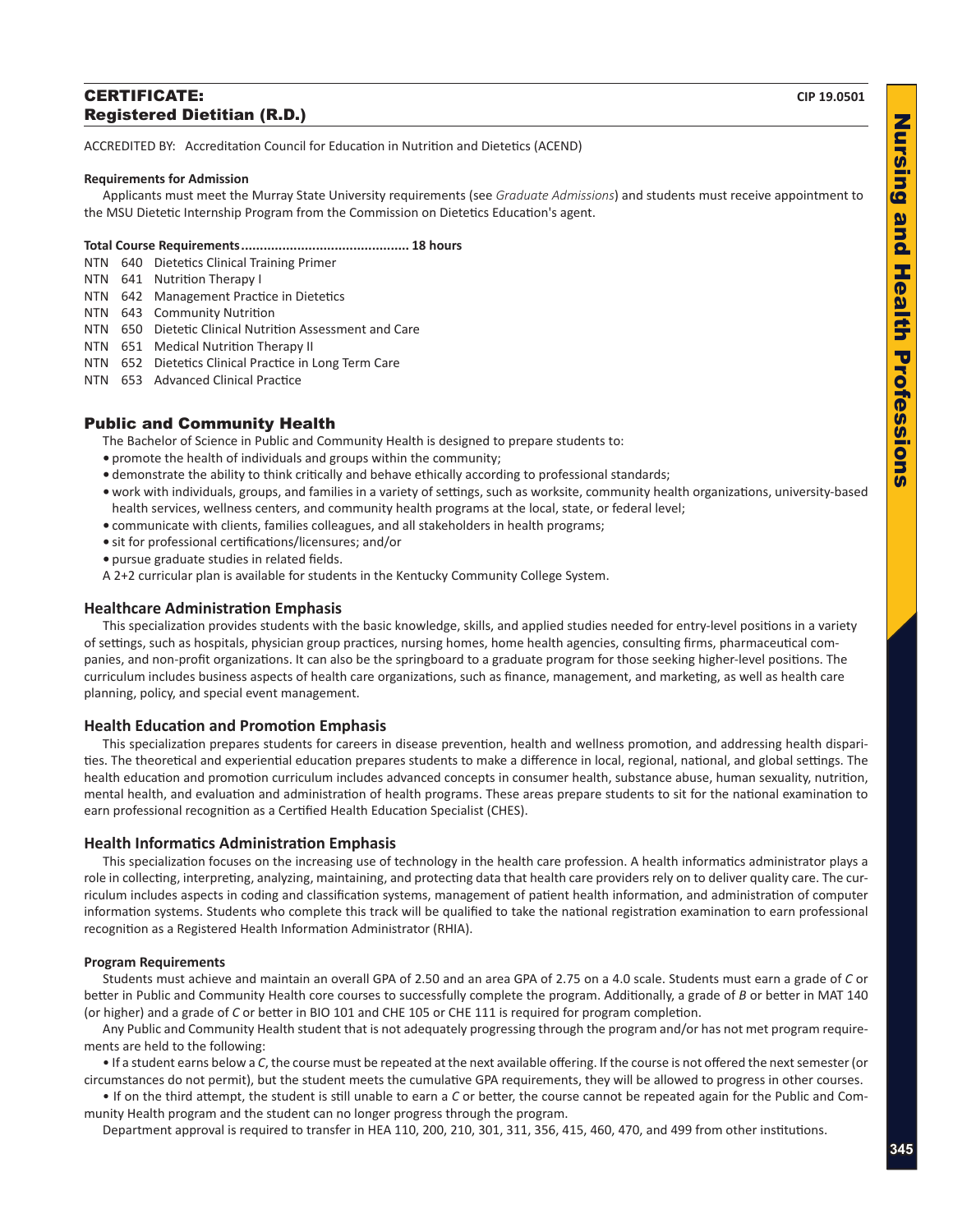# **Nursing and Health Professions** Nursing and Health Professions

# <span id="page-11-0"></span> *or*

|                                      |            | University Studies Requirements 41-42 hrs                    |  |
|--------------------------------------|------------|--------------------------------------------------------------|--|
| (See Academic Degrees and Programs.) |            |                                                              |  |
|                                      |            |                                                              |  |
|                                      |            | University Studies selections must include:                  |  |
|                                      |            | · Scientific Inquiry, Methodologies, and Quantitative Skills |  |
| BIO                                  | 101        | <b>Biological Concepts</b>                                   |  |
| <b>CHE</b>                           | 105        | <b>Introductory Chemistry</b>                                |  |
|                                      | or         |                                                              |  |
| <b>CHE</b>                           |            | 111 Essentials of Chemistry and Biochemistry                 |  |
| MAT                                  | 140        | College Algebra (or higher math)                             |  |
|                                      |            | • Social and Self-Awareness and Responsible Citizenship      |  |
| PHI                                  | 202        | Ethics                                                       |  |
| <b>PSY</b>                           | 180        | General Psychology                                           |  |
| <b>CSC</b>                           |            | • University Studies Electives                               |  |
| MAT                                  | 199<br>135 | Introduction to Information Technology                       |  |
|                                      |            | Introduction to Probability and Statistics                   |  |
|                                      |            | Core Courses                                                 |  |
| <b>BIO</b>                           | 103        | Saving Planet Earth                                          |  |
|                                      | or         |                                                              |  |
| <b>BIO</b>                           | 109        | <b>Biology of Cancer</b>                                     |  |
| EXS                                  | 400        | Research Design and Statistics for Applied Health            |  |
| <b>HCA</b>                           | 395        | <b>Cultural Diversity for Health Care Organizations</b>      |  |
| <b>HCA</b>                           | 450        | Human Resource Management in Health Care                     |  |
| HEA                                  |            | 100T Transitions                                             |  |
| HEA                                  | 191        | Personal Health                                              |  |
| HEA                                  | 201        | Introduction to Public and Community Health                  |  |
| HEA                                  | 301        | <b>Chronic and Communicable Diseases</b>                     |  |
| HEA                                  | 302        | <b>Consumer Health</b>                                       |  |
| HEA                                  | 303        | <b>Health Behavior</b>                                       |  |
| HEA                                  | 311        | Epidemiology                                                 |  |
| HEA                                  | 415        | Communication Techniques for Health Care Providers           |  |
| HEA                                  | 490        | Senior Seminar in Public and Community Health                |  |
| HEA                                  | 499        | Professional Experience in Public and Community Health       |  |
| HIA                                  | 301        | Overview of the Healthcare Delivery System                   |  |

- HIA 401 Health Care Quality Management
- **Area of Emphasis........................................................... 30-32 hrs**

*Select one subject area from the following:* 

### **Healthcare Administration**

- BIO 120 Scientific Etymology
- BIO 220 Clinical Terminology
- COM 380 Organizational Communication
- ECO 231 Principles of Microeconomics
- ECO 335 Economics and Public Policy of Telecommunications Industry
- HCA 405 Hospital and Health Services Administration
- HCA 410 Health Care Planning
- HCA 415 Financial Aspects of Health Service Organizations
- MKT 360 Principles of Marketing
- NLS 351 Leadership and Support Systems in Nonprofit Organizations
- NLS 402 Financial Resource Management and Fund Development
- REC 302 Special Event Management

### **Health Education and Promotion**

- HEA 350 Foundations of Community Health Education
- HEA 356 Health Promotion Programming
- HEA 460 Human Sexuality
- HEA 470 Education for Drug Abuse Prevention
- MKT 360 Principles of Marketing
- NLS 402 Financial Resource Management and Fund Development
- NTN 230 Nutrition

**34 6**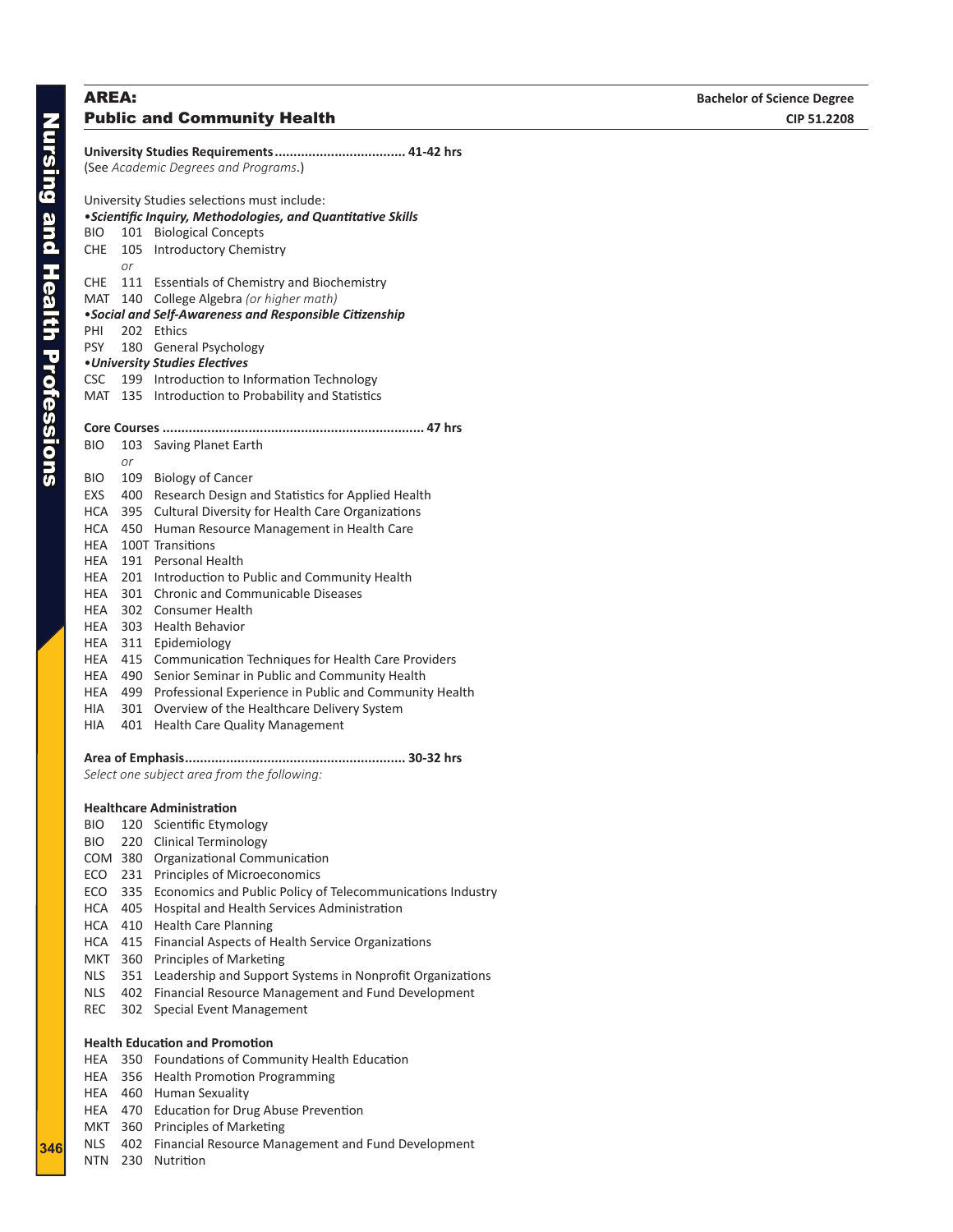- <span id="page-12-0"></span>NTN 412 Community Nutrition and Health
- REC 302 Special Event Management

### **Health Informatics Administration**

- BIO 120 Scientific Etymology
- BIO 220 Clinical Terminology
- CIS 317 Principles of Information Systems Analysis and Design
- CSC 101 Introduction to Problem Solving Using Computers
- CSC 235 Programming in C++
- HCA 405 Hospital and Health Services Administration
- HCA 415 Financial Aspects of Health Service Organizations
- HIA 302 Legal Aspects of Health Information Administration
- HIA 303 Health Care Coding
- HIA 402 Medical Coding and Reimbursement
- HIA 410 Healthcare Data Structures and Management
- TSM 351 Principles of Information Security

**Unrestricted Electives........................................................ 0-2 hrs**

**Total Curriculum Requirements ........................................ 120 hrs**

### **Public and Community Health Minor. 21 hrs**

HEA 191, 201, 301, 302, 303, 311, and HIA 301. A minimum 2.50 GPA is required for admission and retention. Students must earn a grade of *C* or higher in all minor coursework. If a public and community health minor student's GPA (minor or overall) drops below 2.50, the student will have one semester to improve the GPA. If after the subsequent semester, the GPA (overall or minor) is below 2.50, the student will no longer be able to remain in this minor program. No substitutions and/or alterations in the curriculum shall be made without written approval of the public and community health program director.

### Athletic Training

As members of a sports medicine team, athletic trainers provide services comprising of prevention, emergency care, clinical diagnosis, and therapeutic interventions. Job settings for athletic trainers include secondary schools, colleges and universities, professional sports, rehabilitation clinics and hospitals, physicians' offices, performing arts programs, military, law enforcement, and industrial medicine. Murray State University's Master of Science in Athletic Training (MSAT) Program strengthens students' critical inquiry, cultural competence, and patient care skills through didactic and clinical education. Students wishing to pursue the MSAT degree will have two routes of completion: accelerated or traditional. Regardless of which route students pursue, the MSAT curriculum encompasses two full years of didactic and clinical coursework, including both summers.

The Commission on Accreditation of Athletic Training Education (CAATE) accredits the Athletic Training Program. Graduates are eligible to sit for the Board of Certification (BOC) examination. Minimum eligibility for state credentialing is based upon successful completion of the BOC exam.

Students wishing to pursue the Master of Science in Athletic Training (MSAT) degree have two routes of completion:

### **Traditional Route**

Students who currently hold a bachelor's degree in an area other than Athletic Training and who complete the appropriate prerequisite coursework are eligible to apply for admission to the MSAT program.

### **Accelerated Route**

Upon entering Murray State, students who are interested in Athletic Training but do not currently hold a bachelor's degree should declare the Exercise Science major under the Pre-Health Professional track. During their third year of undergraduate study, those students who complete the appropriate prerequisite coursework are eligible to apply for admission to the MSAT program. If accepted into the professional program, conferral of the bachelor's degree in Exercise Science will occur after the fourth year of study, and conferral of the MSAT degree will occur after the fifth year of study.

### **Athletic Training Admission Requirements**

A considerable time commitment is required to successfully complete the MSAT Program. Students are chosen based on a selective and competitive admissions process due to the limited space availability at the clinical sites. For detailed admission requirements and application deadlines, visit the MSAT Program website. General requirements for admission are:

- Cumulative GPA of 3.0 or greater for full admission; conditional admittance may be considered if cumulative GPA is 2.9-3.0.
- Completion of course credit (90 hours at MSU or by transfer OR baccalaureate degree)
- Completion of appropriate prerequisite foundational coursework with a *C* or better:
- *(Course eligibility at the discretion of the MSAT Admission Committee.)*

Physiology with lab – 4 credits General Psychology – 3 credits General College Chemistry  $-4$  to 5 credits  $N$  Nutrition  $-3$  credits General College Physics – 4 to 5 credits Kinesiology or Biomechanics – 3 credits Statistics – 3 to 4 credits Exercise Physiology – 3 credits

Anatomy with lab – 4 credits Medical Terminology – 2 to 3 credits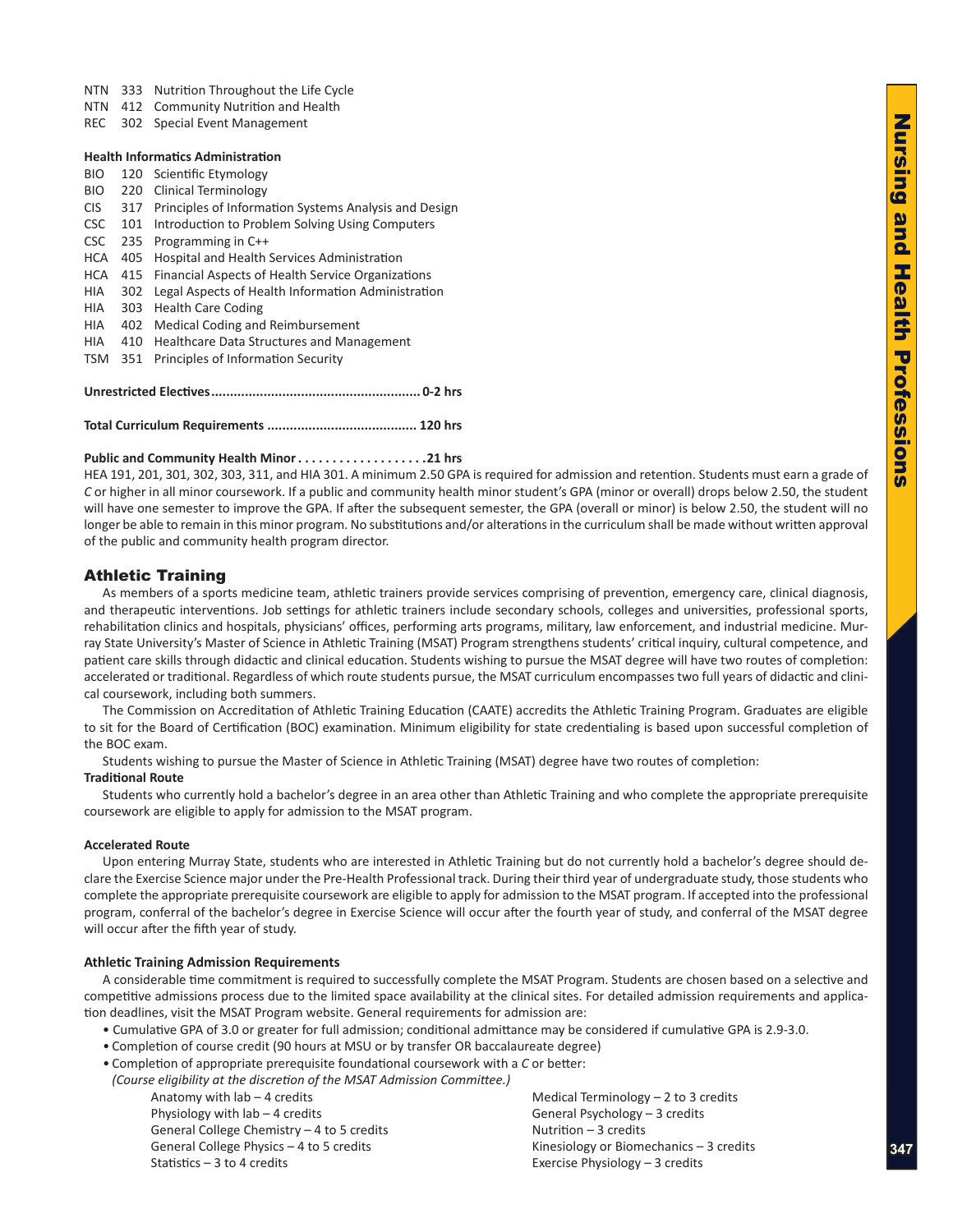- CPR/AED and First Aid certification at the Health Care Provider level
- GRE scores earned no earlier than five years prior to application
- Observation hours with a certified athletic trainer
- Completed Technical Standards/Essential Skills Form *(see Retention Requirements below)*
- Proof of immunizations (including Hepatitis B or signed waiver, influenza, and TB)
- Online application
- Background check
- Official transcripts from all other colleges/universities attended (if applicable)

### **Athletic Training Retention Requirements**

Students must maintain confidentiality at the clinical site(s), show respect for faculty, staff, preceptors, and patients, and demonstrate adequate performance to be retained in the MSAT Program. Specific requirements for retention are:

- Signed agreement to abide by all program policies and procedures as detailed on the MSAT program website
- Maintain MSAT GPA of 3.0 or greater
- Receive a *C* or better in all coursework and a *B* or better in clinical education coursework
- Achieve satisfactory completion of comprehensive assessments
- Provide personal transportation and/or housing to clinical rotations
- Any student who, after reasonable accommodations, cannot perform the Essential Skills may not be permitted to continue in the MSAT program.

It is the student's responsibility to notify the Executive Director, Office of Institutional Diversity, Equity and Access, to request a reasonable accommodation. All requests must be accompanied by appropriate documentation from a qualified professional referencing the condition and specific need for the accommodation requested.

### **Master of Science in Athletic Training**  CIP 51.0913

### **Total Curriculum Requirements ...................................... 64 hours**

### **Leveling Courses............................................................. 34 hours**

*Students must complete all Leveling Courses (500-level) prior to beginning the Graduate Courses (600-level).*

- ATR 500 Research and Evidence-Based Practice
- ATR 501 Professional Aspects of Athletic Training
- ATR 503 Functional Anatomy in Athletic Training
- ATR 504 Musculoskeletal Evaluation
- ATR 505 Bracing, Splinting, and Taping
- ATR 506 Diagnostic Testing and Measurement
- ATR 507 Emergency Care in Athletic Training
- ATR 508 Emergency Care in Athletic Training Laboratory
- ATR 520 Therapeutic Interventions
- ATR 521 Therapeutic Interventions Laboratory
- ATR 535 Prevention and Health Promotion
- ATR 541 Clinical Experience in Athletic Training I
- ATR 542 Clinical Experience in Athletic Training II
- ATR 551 Evaluation and Care: Foot, Ankle, and Lower Leg
- ATR 552 Evaluation and Care: Knee and Patellofemoral
- ATR 585 Psychosocial Interventions

### **Graduate Courses........................................................... 30 hours**

- ATR 645 Clinical Experience in AT III
- ATR 646 Clinical Experience in AT IV
- ATR 647 Clinical Experience in AT V
- ATR 648 Seminar in Athletic Training I
- ATR 649 Seminar in Athletic Training II
- ATR 653 Evaluation and Care: Thigh, Pelvis, and Lumbosacral Spine
- ATR 654 Evaluation and Care: Shoulder and Upper Arm
- ATR 655 Evaluation and Care: Elbow, Wrist, Hand, and Fingers
- ATR 656 Evaluation and Care: Head and Cervical Spine
- ATR 657 Evaluation and Care: Thorax and Abdomen
- ATR 671 Administration and Professional Development
- ATR 672 Graduate Project in Athletic Training I
- ATR 673 Graduate Project in Athletic Training II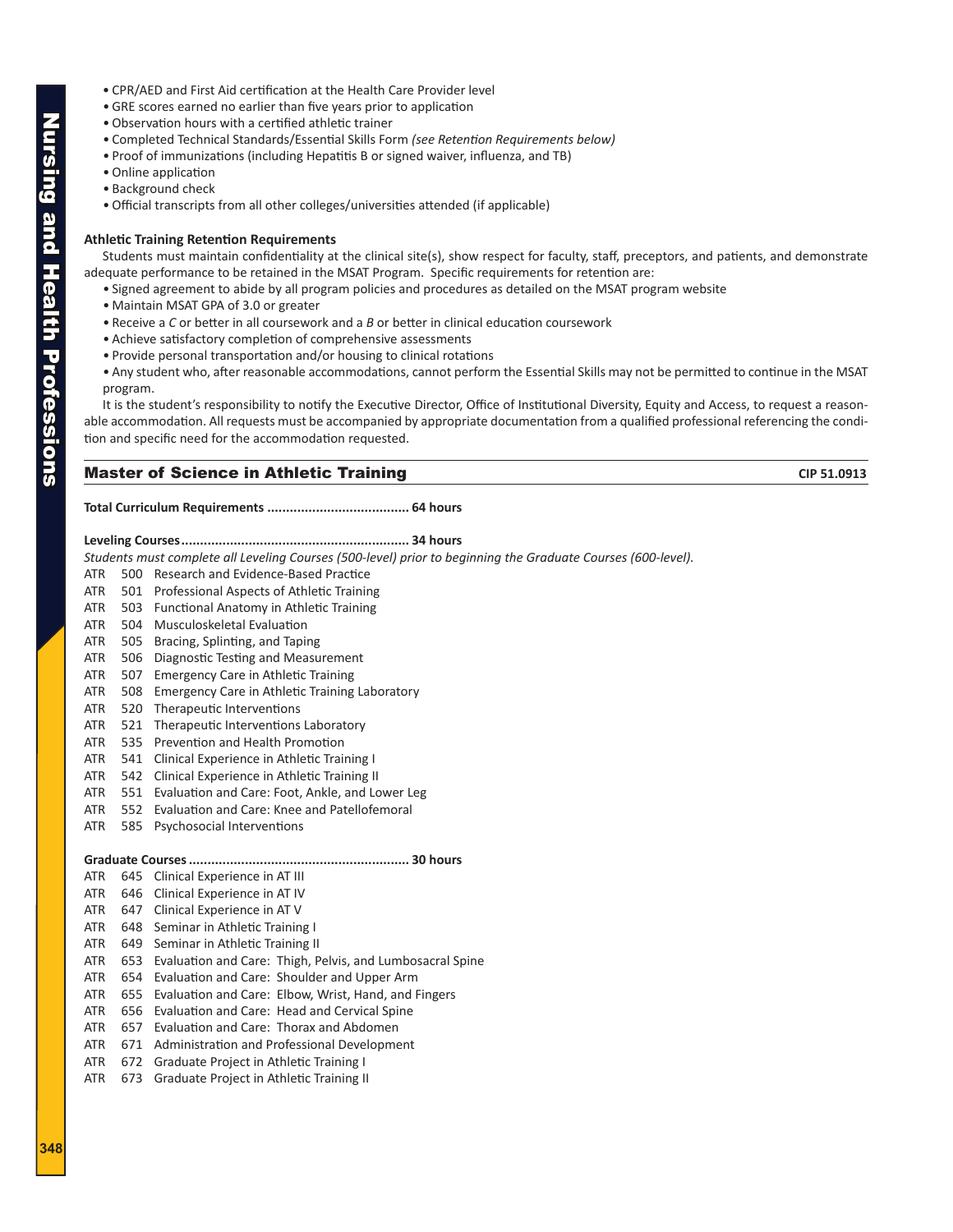### Nursing

<span id="page-14-0"></span>**Dean:** Marcia Hobbs. **Faculty:** Armstrong, Ballard, Byers, Cross, Farrell, Fowler, Garth, Hobbs, Mailow, Naber, Perlow, Springer, Thurmond, Tinsley, Todd.

Nursing offers two degree programs, the baccalaureate program leading to the Bachelor of Science in Nursing (B.S.N.) and the Doctor of Nursing Practice (D.N.P.). The B.S.N. and D.N.P. are accredited by the Commission on Collegiate Nursing Education. The D.N.P., Anesthesia Specialization, is also accredited by the Council on Accreditation of Nurse Anesthesia Educational Programs.

The purpose of the undergraduate nursing program is to prepare:

- a liberally educated individual;
- a professional graduate who practices as a generalist;
- one who is qualified to pursue graduate study in nursing.

Upon completing the program, students will be eligible to apply to write the licensing examination for registered nurses (NCLEX-RN)<sup>1</sup>.

The baccalaureate nursing program is typically composed of two semesters of pre-nursing and six semesters of full-time study in the arts, sciences, and nursing. Upon completion of necessary prerequisite courses, students may apply for formal admission to the nursing program. This typically occurs the beginning of the sophomore year of study. Proof of up-to-date immunizations, tuberculin testing, CPR certification, professional liability insurance, background check, and drug screening must be submitted upon acceptance to the program. Failure to submit documents can result in mandated withdrawal or failure in the program. The prerequisite courses for admission consideration are BIO 227, BIO 228, CHE 111, COM 161, ENG 105, MAT 140, and PSY 180. A grade point average of 3.00 and 30 hours completed are the minimum standards for admission into the program. Admission is competitive and based on available space. Students are expected to maintain a grade point average of at least 2.00 and may pursue either a full-time or part-time (with approval) course of study. Licensed practical nurses may apply for NUR 206 credit upon successful completion of NUR 200, 201, and 205.

Students must earn a grade of *C* or better in all course work. Students must pass both theory and clinical practice in all clinical nursing courses or the entire course must be repeated. Once a student has a clinical failure, the student will receive an *E* for the course and may not withdraw from the course, regardless of the university calendar. If a transfer student earned a *D* or *E* in a nursing course, it counts as a first failure in the MSU program. A student who must repeat a course is admitted to future courses on a space-available basis.

If a grade less than *C* is received in one nursing course, the student may repeat the course as soon as it is offered on a space-available basis. If a grade less than *C* is received in one nursing course for the second time, the course cannot be repeated and the student is not eligible for readmission. If two nursing courses are failed (less than a *C*), the student is dismissed from the program, and is not eligible for readmission to the same option (the options are pre-licensure B.S.N. and R.N.-B.S.N.).

Admission deadlines are May 1, for fall semesters and December 1 for spring semesters. Clinical facilities require drug screening and criminal background checks.

Students are responsible for the purchase of uniforms, miscellaneous equipment and transportation during their program of study. Undergraduate nursing course clinical hours are calculated on a one-credit-hour-to-three-clinical-hour ratio. Clinical courses usually require more clinical hours than are listed in the class schedules. Students are encouraged to check with advisors about the necessary time commitment.

Detailed information about these and other policies, such as academic honesty and confidentiality, is available from the School of Nursing and in the *MSU Student Handbook*.

For further information write: Nursing Program, Murray State University, 120 Mason Hall, Murray KY 42071-3302.

1 Applicants must submit a certified copy of the court record of each misdemeanor or felony conviction and a letter of explanation that addresses each conviction. (201 KAR 20:270).

| <b>AREA:</b>   | <b>Bachelor of Science in Nursing Degree</b> |
|----------------|----------------------------------------------|
| <b>Nursing</b> | CIP 51.3801                                  |

ACCREDITED BY: Commission on Collegiate Nursing Education (CCNE)

**University Studies Requirements........................................ 42 hrs**

**•***Oral and Written Communication* COM 161 Introduction to Public Speaking ENG 105 Critical Reading, Writing, and Inquiry **•***Global Awareness, Cultural Diversity, and the World's Artistic Traditions* One University Studies elective in this category •*Scientific Inquiry, Methodologies, and Quantitative Skills* BIO 101 Biological Concepts<sup>1</sup> *or* BIO 221 Zoology: Animal Form and Function MAT 140 College Algebra<sup>1</sup>  $STA$  135 Introduction to Probability and Statistics<sup>1</sup> •*Social and Self-Awareness and Responsible Citizenship* PHI 202 Ethics<sup>1</sup>

PSY 180 General Psychology<sup>1</sup>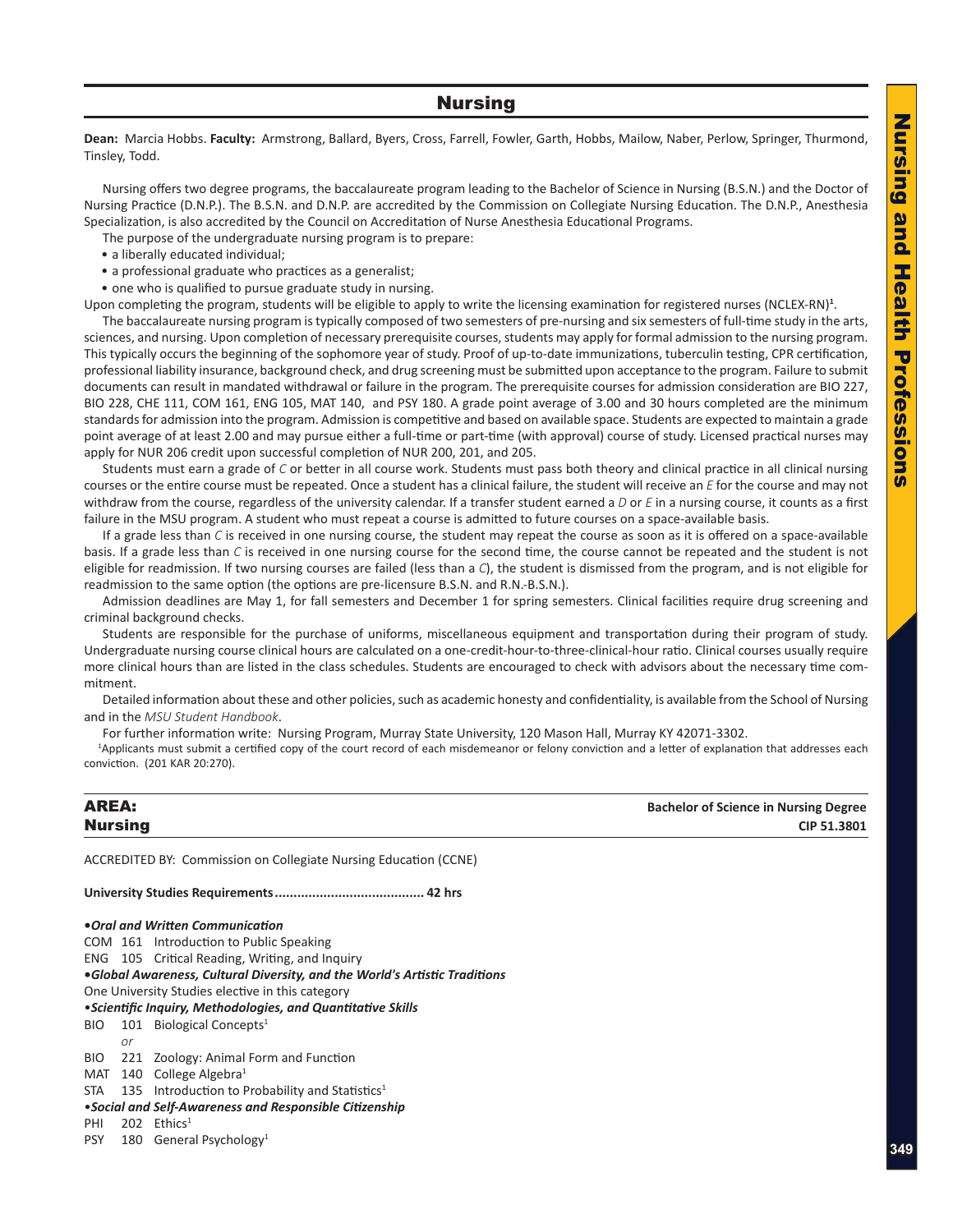<span id="page-15-0"></span>

|                 |                | . World's Historical, Literary, and Philosophical Traditions |
|-----------------|----------------|--------------------------------------------------------------|
| <b>CIV</b>      |                | 201 World Civilizations I                                    |
|                 | or             |                                                              |
| CIV <sub></sub> |                | 202 World Civilizations II                                   |
|                 |                | HUM 211 Western Humanities Tradition                         |
|                 |                | •University Studies Approved Electives                       |
| CHE             |                | 111 Essentials of Chemistry and Biochemistry                 |
|                 |                | One University Studies elective                              |
|                 |                |                                                              |
|                 |                |                                                              |
| <b>BIO</b>      |                | 227 Human Anatomy                                            |
| <b>BIO</b>      | 228            | Human Anatomy Laboratory                                     |
| BIO.            | 229            | <b>Human Physiology</b>                                      |
| BIO.            | 230            | Human Physiology Laboratory                                  |
| <b>NTN</b>      | 230            | Nutrition                                                    |
| <b>NUR</b>      |                | 100T Transitions                                             |
| <b>NUR</b>      | 200            | Introduction to Nursing Concepts                             |
| <b>NUR</b>      | 202            | Nursing Assessment and Basic Interventions                   |
| <b>NUR</b>      | 203            | <b>Mental Health Nursing</b>                                 |
| <b>NUR</b>      | 205            | Pharmacology in Nursing                                      |
| <b>NUR</b>      | 206            | <b>Nursing Practice Fundamentals</b>                         |
| <b>NUR</b>      | 301            | Pathophysiology for Nursing Practice                         |
| <b>NUR</b>      | 302            | Nursing Care of Childbearing Families                        |
| <b>NUR</b>      | 305            | Nursing Care of Childrearing Families                        |
| <b>NUR</b>      | 306            | Introduction to Research in Nursing                          |
| <b>NUR</b>      | 307            | <b>Nursing Care of Adults I</b>                              |
| <b>NUR</b>      | 308            | Nursing Care of Adults II                                    |
| <b>NUR</b>      | 400            | <b>Applied Pharmacology</b>                                  |
| <b>NUR</b>      | 402            | <b>Psychiatric Nursing</b>                                   |
| <b>NUR</b>      | 407            | Integration Practicum (Basic BSN only)                       |
| <b>NUR</b>      | 408            | <b>Nursing Care of Adults III</b>                            |
| <b>NUR</b>      | 409            | Issues in Health Care Delivery                               |
|                 | $\overline{A}$ | and a constant to the collection Microsoft and               |

- NUR 410 Community Health Nursing
- NUR 412 Leadership and Management in Nursing

### **Unrestricted Elective ............................................................ 2 hrs**

**Total Curriculum Requirements ........................................ 120 hrs**

<sup>1</sup>Required for area if not taken as University Studies elective.

### RN to BSN

Registered nursing students may complete requirements for the baccalaureate degree in nursing at Murray State University. Selected nursing courses may be earned by validation. The remaining nursing hours are taken from the nursing area curriculum shown below. A grade of *C* or better is required of all courses to be used toward the BSN degree, including transfer work.

### **Requirements for Admission to RN to BSN**

The prerequisite courses for admission consideration are ENG 105; BIO 227, 228, 229, and 230; CHE 105 or 106 (with lab) or 111; COM 161; MAT 140; STA 135; and PSY 180.

Compliance with the School of Nursing Health Policy: 1) proof of immunizations (MMR, tetanus (within last 10 years), Varicella titer, Hep B or waiver, and tuberculin screening; 2) proof of CPR certification; 3) proof of RN licensure; and 4) professional liability insurance = \$1,000,000/\$3,000,000.

**AREA: Bachelor of Science in Nursing Degree Bachelor of Science in Nursing Degree Nursing/RN to BSN** CIP 51.3801

ACCREDITED BY: Commission on Collegiate Nursing Education (CCNE)

**University Studies Requirements................................... 38-43 hrs**

**•***Oral and Written Communication* COM 161 Introduction to Public Speaking ENG 105 Critical Reading, Writing, and Inquiry •*Global Awareness, Cultural Diversity and the World's Artistic Traditions* One University Studies elective in this category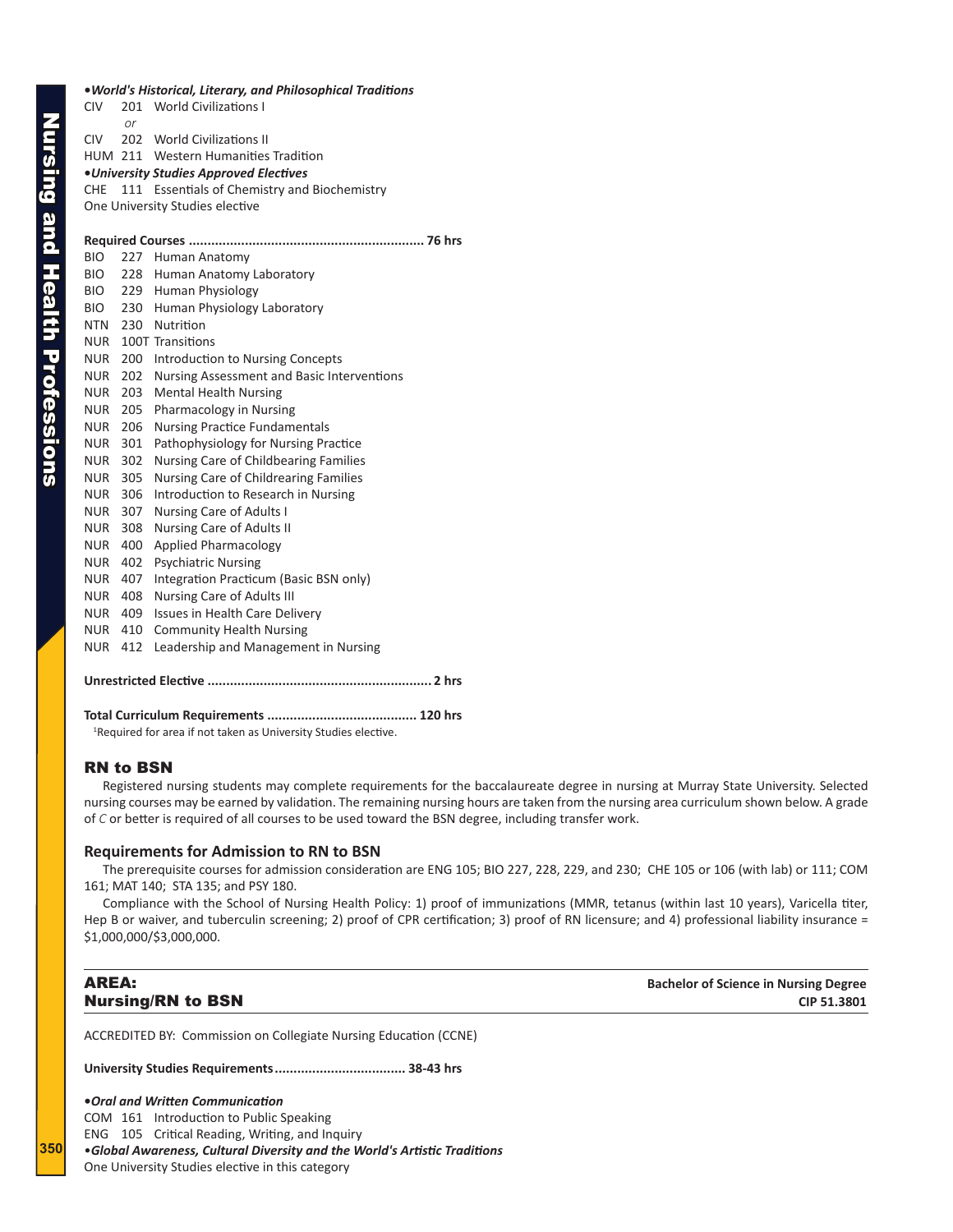### •*Scientific Inquiry, Methodologies, and Quantitative Skills*

| STA        |           | 135 Introduction to Probability and Statistics                                                               |
|------------|-----------|--------------------------------------------------------------------------------------------------------------|
|            | <b>or</b> |                                                                                                              |
|            |           | Other School approved equivalent transfer                                                                    |
|            | <b>or</b> |                                                                                                              |
| <b>PSY</b> |           | 300 Principles and Methods of Statistical Analysis                                                           |
|            | or        |                                                                                                              |
| <b>PSY</b> |           | 591 Statistics                                                                                               |
|            | <i>or</i> |                                                                                                              |
|            |           | Other School approved equivalent transfer                                                                    |
|            |           | MAT 140 College Algebra                                                                                      |
|            |           | One science or mathematics course                                                                            |
|            | or        |                                                                                                              |
|            |           | Other School approved equivalent transfer                                                                    |
|            |           | . Social and Self-Awareness and Responsible Citizenship                                                      |
|            |           | One University Studies elective in this category                                                             |
|            | and       |                                                                                                              |
| <b>PSY</b> |           | 180 General Psychology                                                                                       |
|            |           | . World's Historical, Literary, and Philosophical Traditions                                                 |
|            |           | Two University Studies electives in this category                                                            |
|            |           | .University Studies Approved Electives                                                                       |
|            |           | Eight hours from the list of University Studies courses with no more than two courses from any one category. |
|            |           | Note: See required courses before selecting mathematics and science electives.                               |
|            |           |                                                                                                              |
|            |           |                                                                                                              |
| BIO        |           | 227 Human Anatomy                                                                                            |
| BIO        |           | 228 Human Anatomy Laboratory                                                                                 |
| BIO        |           | 229 Human Physiology                                                                                         |
| BIO        |           | 230 Human Physiology Laboratory                                                                              |
| <b>CHE</b> |           | 105 Introductory Chemistry                                                                                   |
|            | or        |                                                                                                              |
|            |           | CHE 111 Essentials of Chemistry and Biochemistry                                                             |
|            |           | NUR 306 Introduction to Research in Nursing                                                                  |
|            |           | NUR 314 Professional Nursing Practice                                                                        |
|            |           | NUR 341 Nursing Assessment                                                                                   |
|            |           | NUR 403 Community Health Nursing                                                                             |
|            |           | NUR 404 Leadership and Management in Nursing                                                                 |
|            |           | NUR 405 The Nursing Profession and Health Care Delivery                                                      |
|            |           | NUR elective (3 hrs)                                                                                         |
|            |           |                                                                                                              |
|            |           | Courses required by validation or challenge                                                                  |
|            |           | NUR 305 Nursing Care of Childrearing Families                                                                |
|            |           | NUR 307 Nursing Care of Adults I                                                                             |
| NUR        |           | 308 Nursing Care of Adults II                                                                                |
|            |           | NUR 400 Applied Pharmacology                                                                                 |
|            |           | NUR 402 Psychiatric Nursing                                                                                  |
|            |           | NUR 408 Nursing Care of Adults III                                                                           |
|            |           |                                                                                                              |
|            |           |                                                                                                              |
|            |           |                                                                                                              |
|            |           | Total Curriculum Requirements  120-123 hrs                                                                   |
|            |           |                                                                                                              |

### Graduate Programs

Graduate Coordinator - Dina Byers

### Master of Science in Nursing (MSN)

*Note: Students will be admitted to this program on a year-to-year basis.* 

The purpose of the Master of Science in Nursing (MSN) degree at Murray State University is to prepare advanced practice nurses within a rural setting to the end that wellness in society may be enhanced by 1) providing advanced nursing care; 2) advancing and expanding nursing knowledge and skill through systematic investigation and experimentation; 3) assuming a nursing leadership role within the health care delivery system; and 4) acquiring a foundation for doctoral study.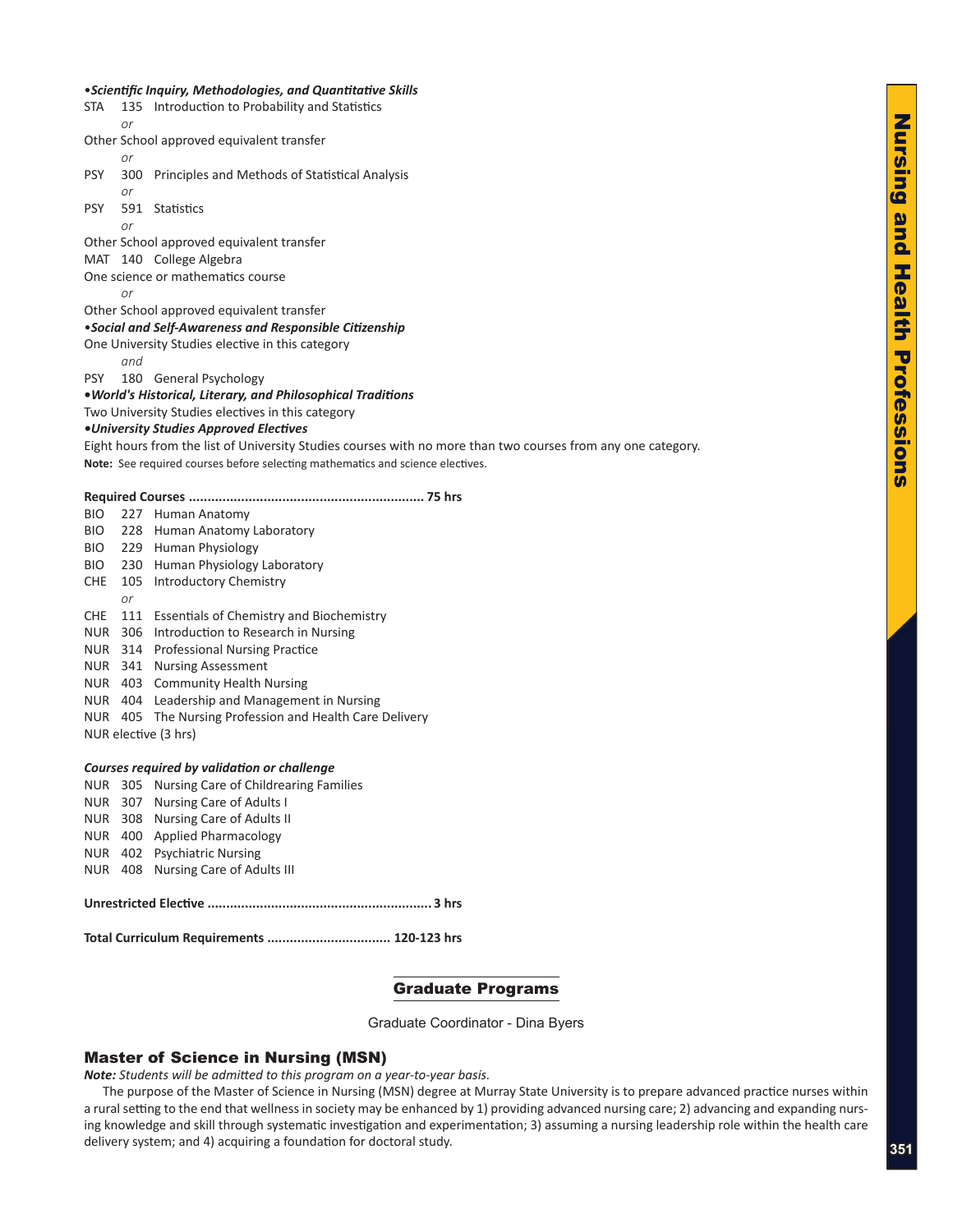### <span id="page-17-0"></span>**Requirements for Admission**

Applicants must meet the Murray State University requirements (see *Graduate Admissions*). In addition to the general MSU application, applicants must complete an application from the School of Nursing. This application must be turned in to the departmental office by the deadline set by the department. Requirements for unconditional and conditional admission are as follows; additional requirements are listed under each concentration.

### **Unconditional**

- For unconditional admission, an applicant must have:
- baccalaureate degree in nursing from an NLNAC/CCNE-accredited institution;
- Kentucky licensure and/or licensure to practice as a registered nurse in the state of anticipated preceptorship.
- proof of liability insurance for advanced practice nursing, current immunizations, hepatitis vaccine or signed waiver, and TB testing are required before enrollment in clinical nursing courses. Submit copies to the Nursing Graduate Coordinator;
- undergraduate cumulative grade point average of 3.0 on 4.0 scale, post-master's certificate applicants grade point average of 3.5 on a 4.0 scale;
- a Graduate Records Exam (GRE) score;
- for international applicants, RN licensure in Kentucky and/or licensure to practice as a registered nurse in the state of anticipated preceptorship, a TOEFL score of 86 combined;
- three favorable recommendations (submitted on a School of Nursing form);
- a successful interview by the selection committee;
- current CPR certification; current ACLS and PALS certification for NA concentration only;
- one year full-time RN experience (or 2000 clock hours) prior to interview for all concentrations with the NA concentration requiring the experience to be in intensive care;
- following the application deadline, the Graduate and Selection Committees will review all completed application packages and offer interviews to the most qualified applicants.

### **Conditional**

Applicants who do not meet all of the requirements for unconditional admission will be considered on an individual basis.

Detailed information about these and other policies, such as academic honesty and confidentiality, is available from the School of Nursing and in the MSU Student Handbook. The commission on Collegiate Nursing Education is a resource for information about this program and may be obtained from the CCNE at CCNE, NW Suite 530, Washington, DC 20036 or call 202-887-6791.

For further information write: School of Nursing, Murray State University, 120 Mason Hall, Murray, KY 42071.

### **Master of Science in Nursing/Academic Nurse Educator Concentration <b>CIP 51.3801** CIP 51.3801

ACCREDITED BY: Commission on Collegiate Nursing Education (CCNE)

**Total Course Requirements............................................. 31 hours**

### **Advanced Nursing Core Courses ......................................... 12 hrs**

- NUR 603 Theory and Concept Analysis in Nursing
- NUR 605 Issues in Rural Health Care
- NUR 630 Research in Nursing<sup>R</sup>
- NUR 631 Evidence-Based Clinical PracticeL

### **Clinical Core Courses .......................................................... 10 hrs**

- NUR 641 Advanced Nursing Assessment
- NUR 642 Advanced Pharmacology
- NUR 673 Pathophysiology in Advanced Nursing Practice

### **Clinical Specialty................................................................. 13 hrs**

- NUR 610 Theoretical Foundations of Nurse Education
- NUR 612 Nurse Educator Practicum I
- NUR 613 Nurse Educator Practicum IIPT

### **Elective................................................................................. 2 hrs**

### **Other Degree Requirements**

This concentration can be completed either full-time or part-time. If full-time, one year RN experience prior to admission is required.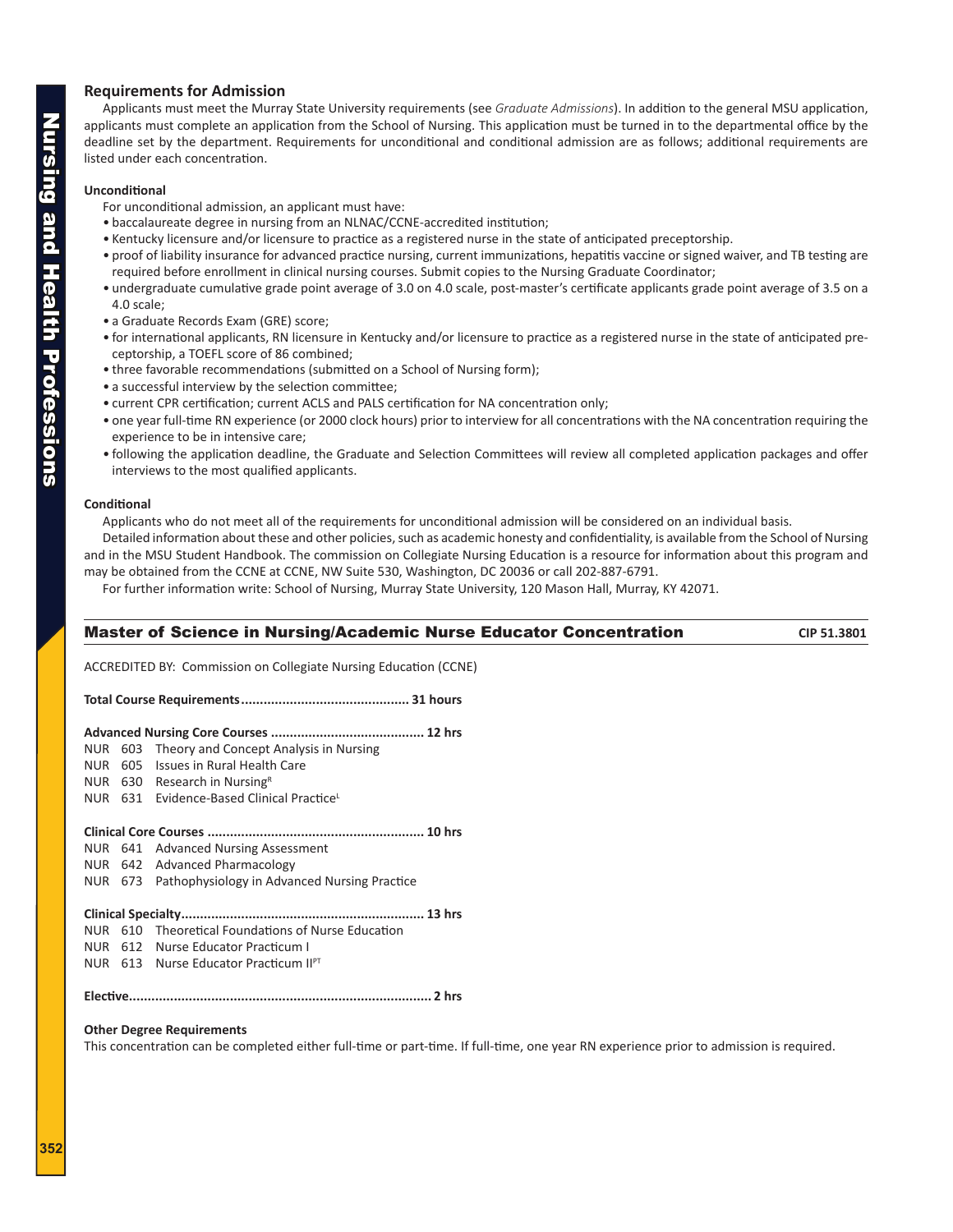### <span id="page-18-0"></span>**Master of Science in Nursing/Nurse Anesthetist Concentration <b>CIP 51.3801** CIP 51.3801

ACCREDITED BY: Commission on Collegiate Nursing Education (CCNE)

### **Total Course Requirements............................................. 64 hours**

| <b>NUR</b> | 603 | Theory and Concept Analysis in Nursing        |
|------------|-----|-----------------------------------------------|
| <b>NUR</b> | 605 | Issues in Rural Health Care                   |
| <b>NUR</b> | 630 | Research in Nursing <sup>R</sup>              |
| <b>NUR</b> | 631 | Evidence-Based Clinical Practice <sup>L</sup> |
| <b>NUR</b> | 641 | <b>Advanced Nursing Assessment</b>            |
| <b>NUR</b> | 673 | Pathophysiology in Advanced Nursing Practice  |
|            |     |                                               |
| NUR.       | 606 | Scientific Foundations in Anesthesia L        |
| <b>NUR</b> | 607 | Scientific Foundations in Anesthesia II       |
| <b>NUR</b> | 608 | Scientific Foundations in Anesthesia III      |
| <b>NUR</b> | 609 | Scientific Foundations in Anesthesia IV       |
| <b>NUR</b> | 632 | Principles of Anesthesia Practice I           |
| <b>NUR</b> | 633 | Principles of Anesthesia Practice II          |
| <b>NUR</b> | 634 | Principles of Anesthesia Practice III         |
| <b>NUR</b> | 635 | Principles of Anesthesia Practice IV          |
| <b>NUR</b> | 636 | Pharmacology for Nurse Anesthesia I           |
| <b>NUR</b> | 637 | Pharmacology for Nurse Anesthesia II          |
| <b>NUR</b> | 638 | Pharmacology for Nurse Anesthesia III         |
|            |     |                                               |
| NUR        |     | 651 Clinical Practicum IPT                    |
| <b>NUR</b> |     | 652 Clinical Practicum II <sup>PT</sup>       |

NUR 653 Clinical Practicum IIIPT

### **Other Required Courses........................................................ 9 hrs**

NUR 655 Seminar in Nurse Anesthesia I

NUR 656 Seminar in Nurse Anesthesia II

NUR 660 Special Topics

Substitutions for required courses can be made only with the approval of the departmental graduate coordinator and/or chair.

### **Other Degree Requirements**

This is a full-time concentration.

### Doctor of Nursing Practice (DNP)

The doctoral degree program in nursing is designed to move BSN prepared Registered Nurses to advanced practice. This unique program educates individuals to be advanced practice nurses (family nurse practitioners and nurse anesthetists) who are nursing leaders prepared to improve health-related outcomes at the individual client, population, and organization/system levels. The program has mandatory clinical experiences across the lifespan at clinical sites encompassing a wide variety of settings depending upon which specialization the student selects. Graduates of the DNP program will meet national certification criteria for advanced licensure.

### **Requirements for Admission**

Applicants must meet the Murray State University requirements (see *Graduate Admissions*). In addition to the general MSU application, applicants must complete an application from the School of Nursing and Health Professions. This application must be turned in to the departmental office by the deadline set by the department. Requirements for unconditional and conditional admission are as follows; additional requirements are listed under each concentration. All application materials must be submitted on or before the application deadline.

### **Unconditional**

For unconditional admission, an applicant must have:

- undergraduate cumulative grade point average of 3.0 on 4.0 scale;
- baccalaureate degree in nursing from an ACEN/CCNE-accredited institution;
- official transcripts from every college/university attended submitted to Murray State Graduate Admissions;
- current CPR certification; current ACLS and PALS certification for nurse anesthesia specialization only;
- students whose native language is not English, a TOEFL/iBT scores of 86 combined and a minimum of 26 speaking, 20 writing, 20 reading, and 20 listening;
- three professional recommendations submitted on a School of Nursing and Health Professions Recommendation forms;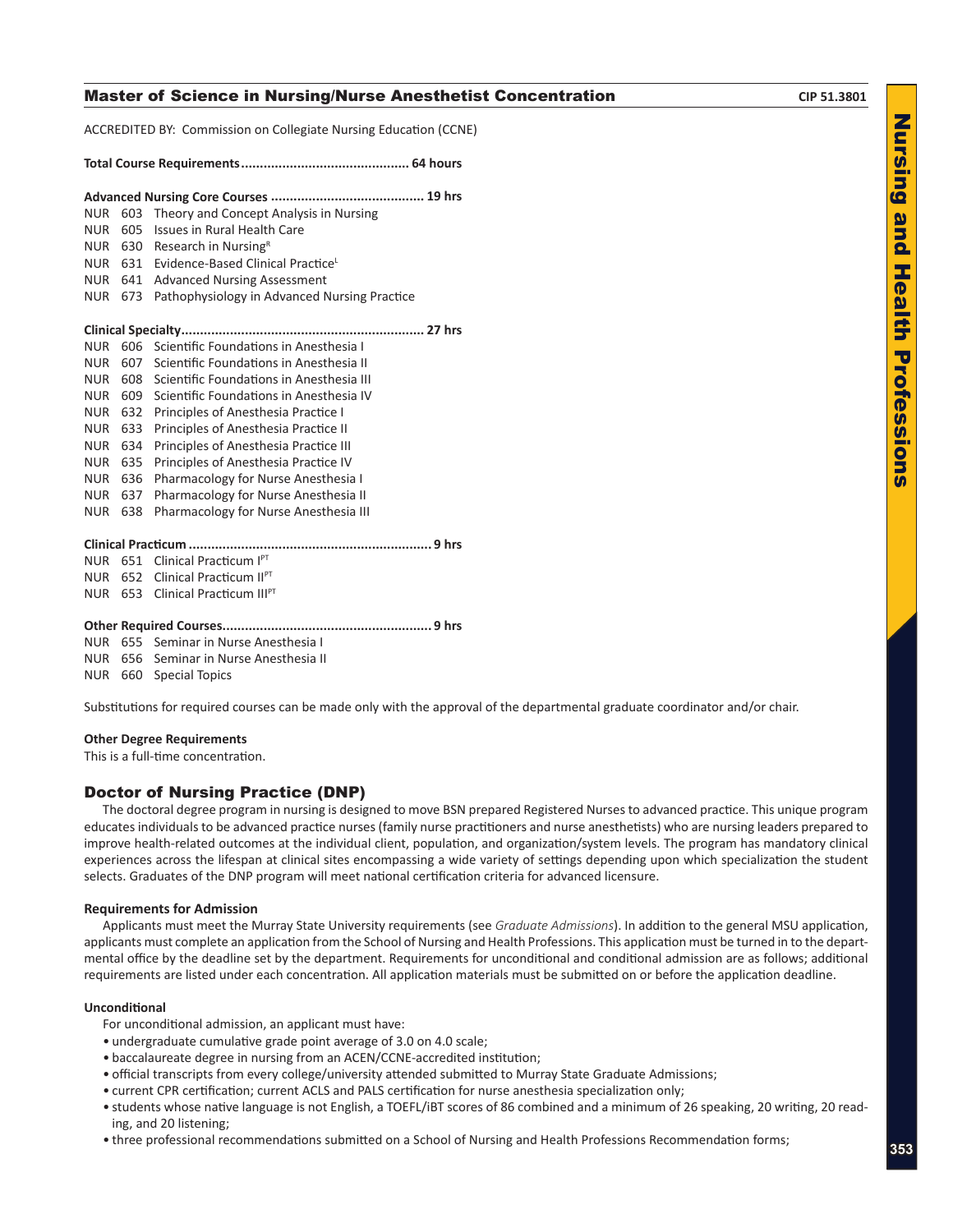- **Nursing and Health Professions** Nursing and Health Professions
- unencumbered licensure as a registered nurse (students will also be required to be licensed as a registered nurse in any state in which they intend to complete clinical hours for the program);
- submission of a one to three, double-spaced pages listing reasons for the seeking of doctoral study, including short- and long-term professional goals; and
- a successful interview with the DNP faculty.

### *Family Nurse Practitioner Specific Requirements*

• One year experience as a registered nurse.

### *Nurse Anesthesia Specific Requirements*

- Two years critical care experience as a registered nurse (excluding orientation to the critical care unit) within the past five years and by the time of application;
- chemistry prerequisite of organic or biochemistry course; *and*
- current PALS or ACLS.

Students who request admission to Murray State University's Doctor of Nursing Practice program must be in a good standing at previously and/or currently enrolled programs. Proof of liability insurance for advanced practice nursing, current immunizations, hepatitis vaccine or signed waiver, and TB testing are required before enrollment in clinical nursing courses. Submit copies to the Graduate Coordinator, School of Nursing and Health Professions.

Where unusual or extenuating circumstances are indicated, the Dean of the School of Nursing and Health Professions may admit a student who does not meet the above criteria.

**All application materials must be submitted on or before the application deadline.**

### **Doctor of Nursing Practice/Clinical Nurse Specialist Specialization**  CIP 51.3818

ACCREDITED BY: Commission on Collegiate Nursing Education (CCNE)

*Note: Students will be admitted to this program on a year-to-year basis.*

### **Total Course Requirements............................................. 79 hours**

| <b>NUR</b> |                | 603 Theory and Concept Analysis in Nursing                 |
|------------|----------------|------------------------------------------------------------|
| <b>NUR</b> | 630            | Research in Nursing <sup>R</sup>                           |
| <b>NUR</b> | 631            | Evidence-Based Clinical Practice                           |
|            |                | NUR 642 Advanced Pharmacology                              |
| <b>NUR</b> | 673            | Pathophysiology in Advanced Nursing Practice               |
| <b>NUR</b> | 900            | Philosophy of Science                                      |
| <b>NUR</b> | 901            | Foundations of Advanced Nursing Practice                   |
| <b>NUR</b> | 902            | <b>Ethics in Nursing</b>                                   |
| <b>NUR</b> | 903            | Principles of Epidemiology                                 |
| <b>NUR</b> | 904            | Informatics and Patient Care Technology                    |
| <b>NUR</b> | 905            | <b>Health Care Policy</b>                                  |
|            | <b>NUR 906</b> | Leadership/Management of Systems                           |
|            | NUR 907        | <b>Quality Improvement and Patient Safety</b>              |
| NUR        | 908            | <b>DNP Seminar</b>                                         |
| <b>NUR</b> | 909            | Capstone <sup>R</sup>                                      |
|            |                |                                                            |
|            |                |                                                            |
| <b>NUR</b> |                | 641 Advanced Nursing Assessment                            |
|            |                | NUR 910 Advanced Practice Clinical Residency <sup>PT</sup> |
|            |                |                                                            |
| <b>NUR</b> |                | 920 Exacerbation of Chronic Health Problems                |
| <b>NUR</b> |                | 921 Advanced Practice in Acute Care Settings               |
| <b>NUR</b> |                | 922 Advanced Practice in Critical Care                     |
| <b>NUR</b> |                | 923 Advanced Acute Care for Pediatrics                     |
|            |                | NUR 924 CNS Clinical Procedures and Diagnostics            |
|            |                | NUR 925 Advanced Practice in Emergency Care                |
| <b>NUR</b> | 926            | Acute Care Intensivist Practicum <sup>PT</sup>             |
|            |                |                                                            |
| <b>STA</b> | 660            | <b>Biostatistics</b>                                       |
|            |                |                                                            |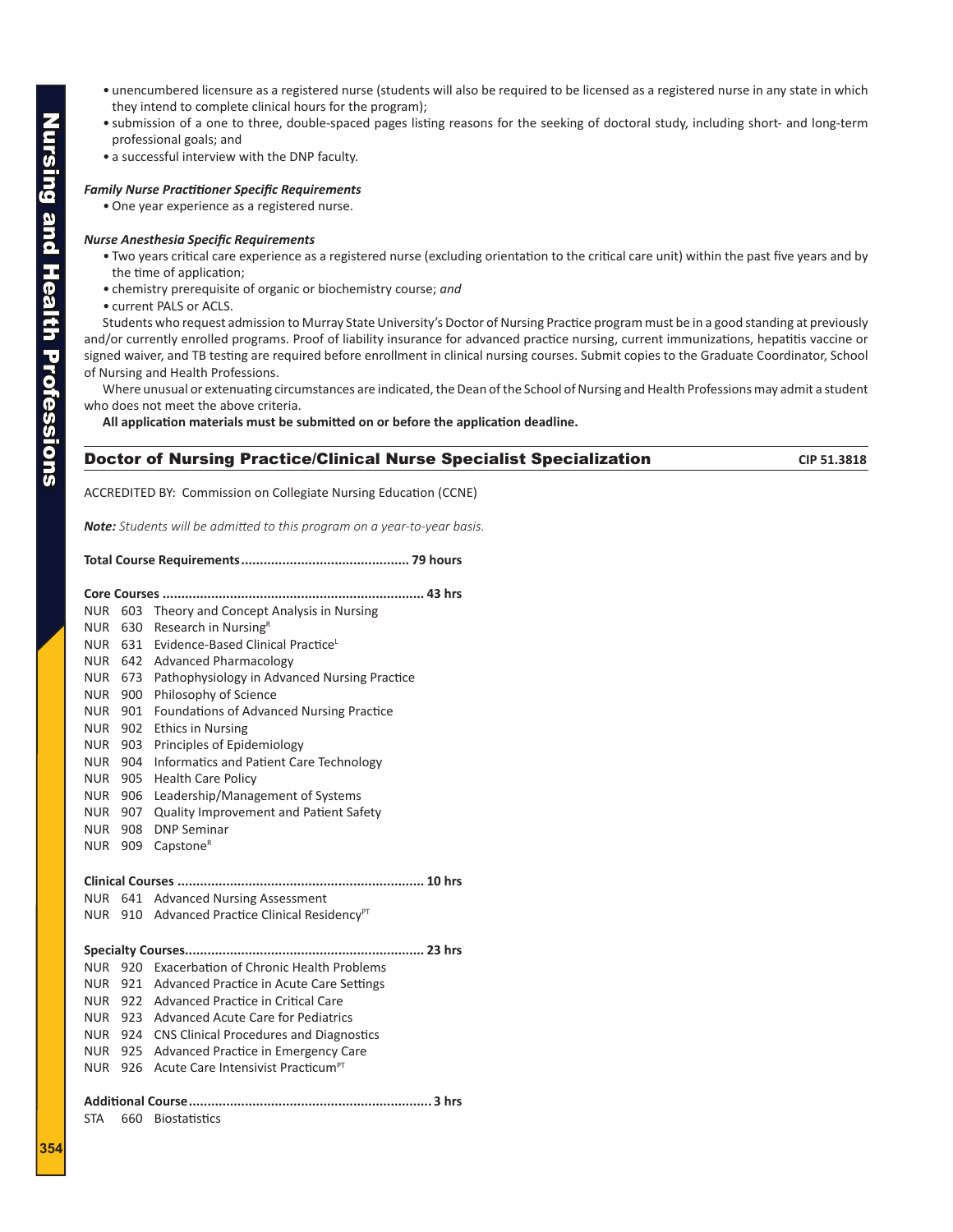### **Doctor of Nursing Practice/Family Nurse Practitioner Specialization <b>CIP 51.3818**

ACCREDITED BY: Commission on Collegiate Nursing Education (CCNE)

|--|--|--|--|

| <b>NUR</b> | 603 | Theory and Concept Analysis in Nursing                     |  |  |
|------------|-----|------------------------------------------------------------|--|--|
| <b>NUR</b> | 630 | Research in Nursing <sup>R</sup>                           |  |  |
| <b>NUR</b> | 631 | Evidence-Based Clinical Practice <sup>L</sup>              |  |  |
| <b>NUR</b> |     | 642 Advanced Pharmacology                                  |  |  |
| <b>NUR</b> | 673 | Pathophysiology in Advanced Nursing Practice               |  |  |
| <b>NUR</b> | 900 | Philosophy of Science                                      |  |  |
| <b>NUR</b> | 901 | Foundations of Advanced Nursing Practice                   |  |  |
| <b>NUR</b> | 902 | <b>Ethics in Nursing</b>                                   |  |  |
| <b>NUR</b> | 903 | Principles of Epidemiology                                 |  |  |
| <b>NUR</b> | 905 | <b>Health Care Policy</b>                                  |  |  |
| <b>NUR</b> | 906 | Leadership/Management of Systems                           |  |  |
| <b>NUR</b> | 909 | Capstone <sup>R</sup>                                      |  |  |
| NUR        | 912 | Capstone Residency <sup>1</sup>                            |  |  |
|            |     |                                                            |  |  |
|            |     |                                                            |  |  |
| NUR        |     | 641 Advanced Nursing Assessment                            |  |  |
|            |     | NUR 910 Advanced Practice Clinical Residency <sup>PT</sup> |  |  |
|            |     |                                                            |  |  |
|            |     |                                                            |  |  |
| <b>NUR</b> |     | 929 Introduction to Primary Care                           |  |  |
| <b>NUR</b> | 931 | Primary Care of the Family I                               |  |  |
| <b>NUR</b> | 932 | Primary Care of the Family Clinical I                      |  |  |
| <b>NUR</b> | 933 | Primary Care of the Family II                              |  |  |
| <b>NUR</b> | 934 | Primary Care of the Family Clinical II                     |  |  |
| <b>NUR</b> | 936 | Advanced Primary Care Practicum <sup>PT</sup>              |  |  |
| NUR        | 937 | Primary Care III                                           |  |  |
|            |     |                                                            |  |  |

STA 660 Biostatistics

<sup>1</sup>Will be taken three times for a total of three credit hours.

### **Doctor of Nursing Practice/Nurse Anesthesia Specialization CIP 51.3818** CIP 51.3818

ACCREDITED BY: Council on Accreditation of Nurse Anesthesia Educational Programs (COA)

**Total Course Requirements............................................. 81 hours**

|--|--|--|--|

- NUR 603 Theory and Concept Analysis in Nursing
- NUR  $630$  Research in Nursing<sup>R</sup> NUR 631 Evidence-Based Clinical PracticeL
- NUR 900 Philosophy of Science
- NUR 901 Foundations of Advanced Nursing Practice
- NUR 902 Ethics in Nursing
- NUR 903 Principles of Epidemiology
- 
- NUR 905 Health Care Policy
- NUR 906 Leadership and Quality Improvement/Patient Safety
- NUR 909 Capstone<sup>R</sup>
- NUR 912 Capstone Residency

### **Clinical Courses .................................................................. 16 hrs**

- NUR 641 Advanced Nursing Assessment
- NUR 642 Advanced Pharmacology
- NUR 673 Pathophysiology in Advanced Nursing Practice
- NUR 910 Advanced Practice Clinical Residency<sup>PT</sup>